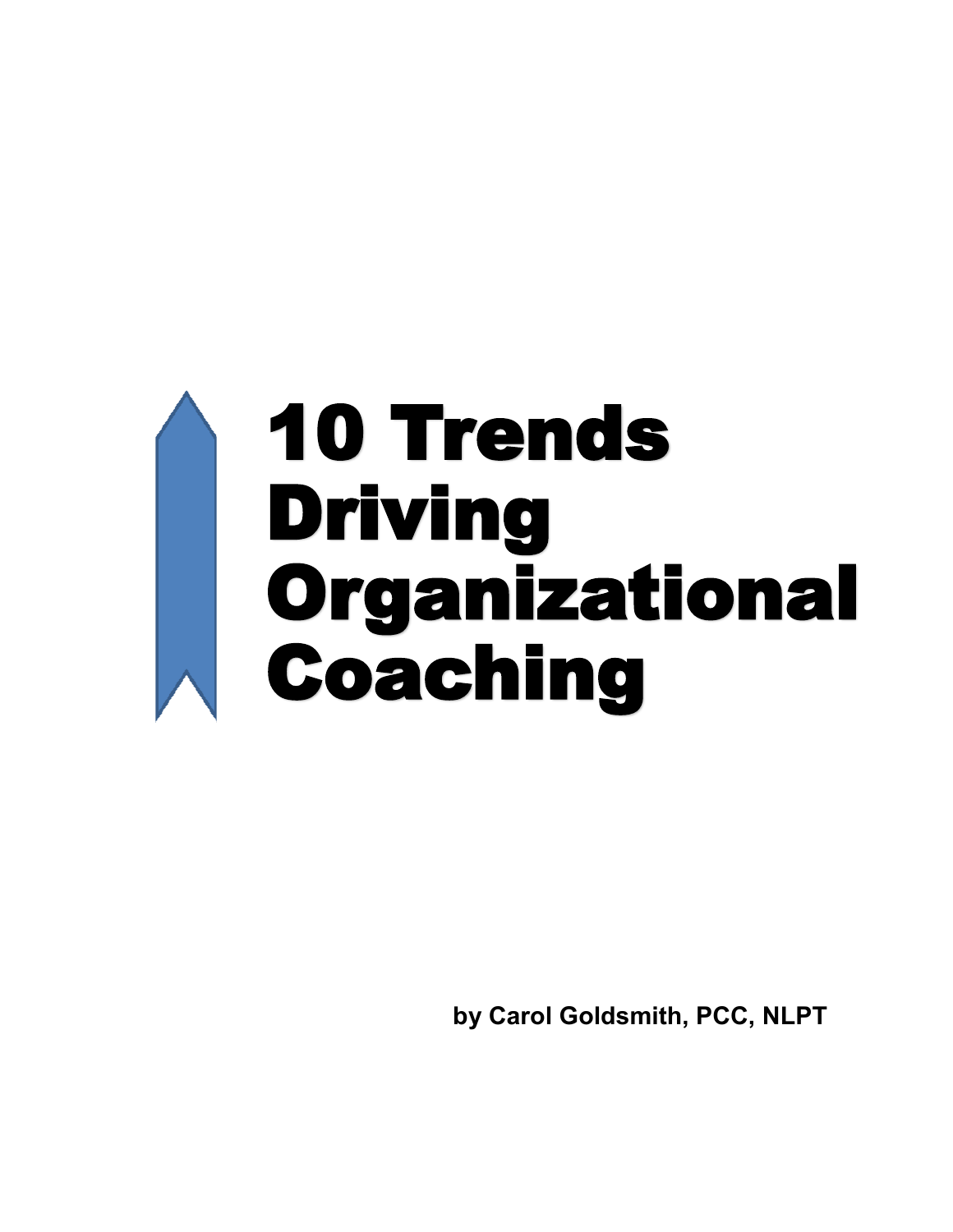# About this Report

What does the future of coaching in organizations hold? This white paper synthesizes what surveys are saying with what coaching leaders are thinking about emerging trends.

The survey results cited come from the International Coach Federation (ICF), Human Capital Institute (HCI), Conference Board, DDI, Sherpa Institute, American Management Association, Deloitte, and DDI.

The stories behind the statistics come from confidential interviews with dozens of North American coaching leaders, plus panel presentations on The Future of Coaching in Organizations at the 2015 Capital Coaches Conference in Washington, D.C.

Interviewees represent market leaders in aviation, defense, energy, environmental engineering, financial services, health care, management consulting, pharmaceuticals, technology, and telecommunications, plus non-profit organizations and agencies in the U.S. and Canadian governments. Each person addressed three key questions:

- How does your organization use coaching today?
- What is the outlook for coaching in your organization over the next 2-3 years?
- Looking into your crystal ball, what do you see as the future of organizational coaching?

To a person, these subject matter experts were eager to share and compare experiences with their industry peers. The hope is that this paper will enlighten and stimulate discussion among the leaders who are creating the future of coaching in organizations.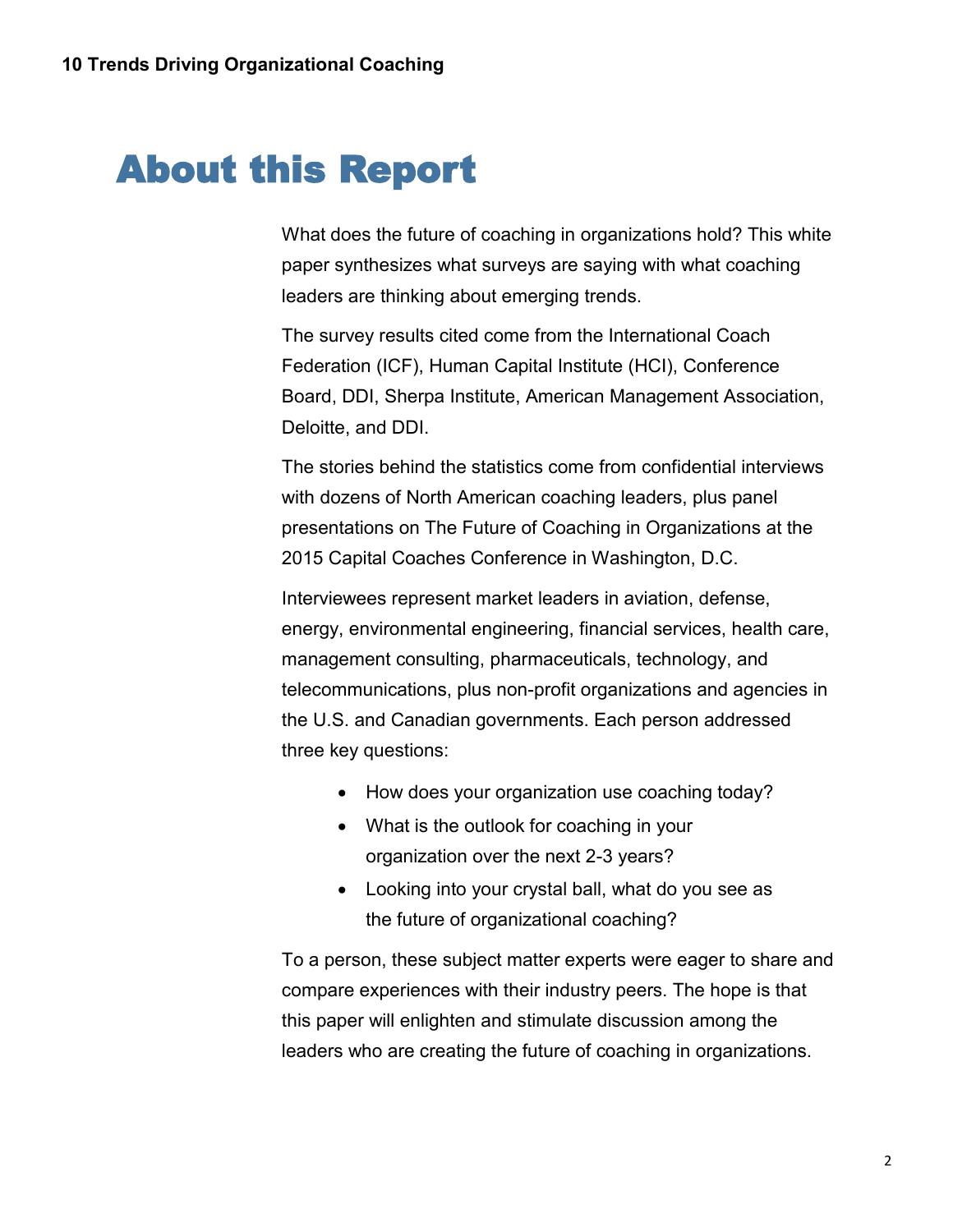# Executive Summary

This research revealed 10 important trends:

## 1. Coaching cascades through organizations

Coaching is no longer reserved for the C-suite. As Baby Boomers retire, emerging leaders and millennial managers are benefitting from coaching.

# 2. Coaching goes strategic

One in five ICF/HCI survey respondents finds it "very difficult" to secure funding for coaching. Those who successfully found funding did so by linking coaching to key strategic goals.

# 3. Coaching becomes a key leadership competency

Coaching skills are being recognized widely as leadership skills. Yet only one-third of leaders today display proficiency in core coaching competencies.

# 4. Coaching skills training expands

Workshops on coaching skills for managers and leaders are becoming staples of many leadership development programs.

# 5. Coaching cultures gain traction

The term "coaching culture" has entered the corporate lexicon, thanks to studies showing that organizations with strong coaching cultures have higher levels of revenue and employee engagement than those that do not.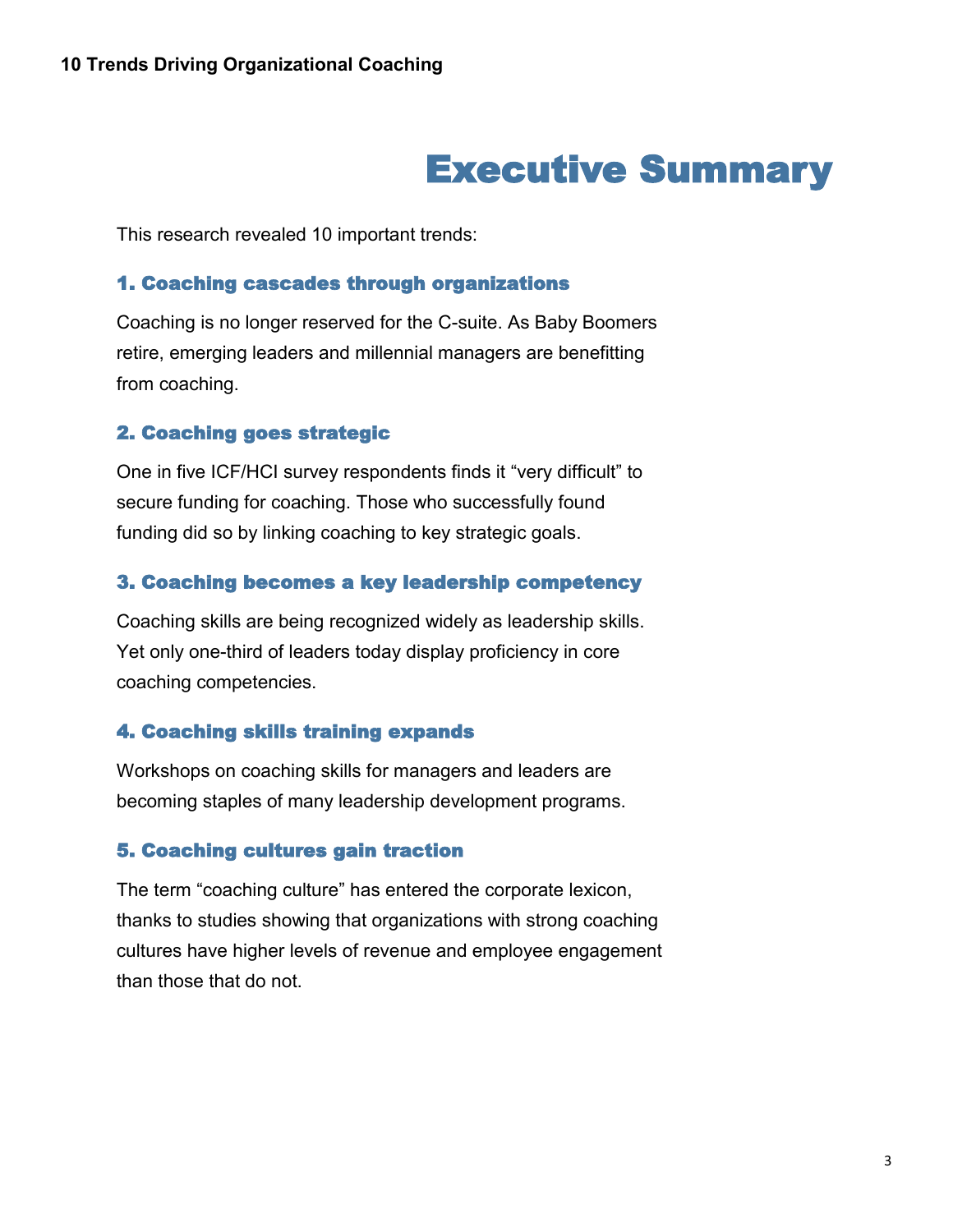# 6. Coaching professionals come indoors

To contain costs while satisfying growing demand for coaching, organizations are expanding their internal coaching capabilities.

# 7. Coaching Centers of Excellence (CCOE) emerge

Organizations are experimenting with different models for standing up a CCOE.

# 8. Coach mentoring and coaching supervision grow

Internal coaches want to receive mentoring and supervision from external coaches in their quest to be the best at their job.

# 9. Coaching metrics evolve

Leaders look beyond ROI metrics for meaningful ways to measure the value of coaching.

# 10. Coaching enters the digital age

New technologies are changing the coaching experience.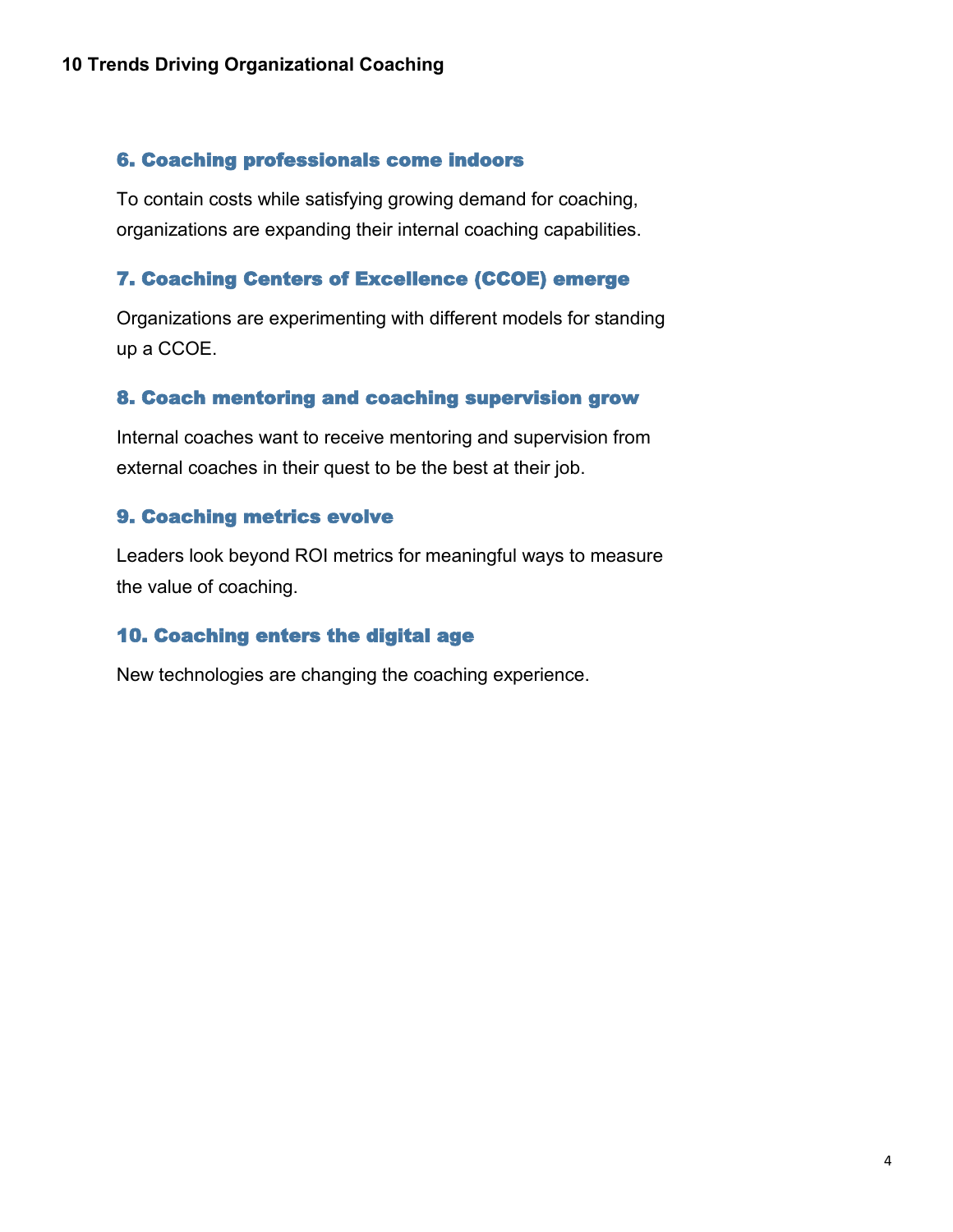# Inside the Trends

Let's explore each of these top 10 trends.

# 1. Coaching cascades through organizations

No longer is coaching just a C-suite perk. For much of its 20-year history, coaching in organizations had been reserved for the CEO, COO, CIO, and other chief officers who sit at the pointy part of the plane. Now coaching is being "democratized."

More than 40% of respondents to the American Management Association's *Global Coaching Survey* reported that coaching is being used at all leadership levels – from managers on up. Demographics explain why. The current exodus of Baby Boomers from the workforce and elevation of Gen Xers into top slots have put the spotlight on developing younger leaders. According to Deloitte's 2015 report on *Global Human Capital Trends*, 50% of millennials say that within their first few years on the job, they are managing 3-4 direct reports whom they don't know how to lead.

This is where need and opportunity converge. Human capital leaders recognize that frontline and mid-level managers need to develop the foundational skills that will help them lead in the future. DDI ranked "coaching and developing others" as the number one way to do that in its 2014/15 *Global Leadership Forecast*.

Other studies support these findings.

The Sherpa Institute has been surveying global organizations for 10 consecutive years for its *Executive Coaching Survey*. Survey respondents estimated in 2008 that 27% of senior managers in their organizations had received coaching in the past year. In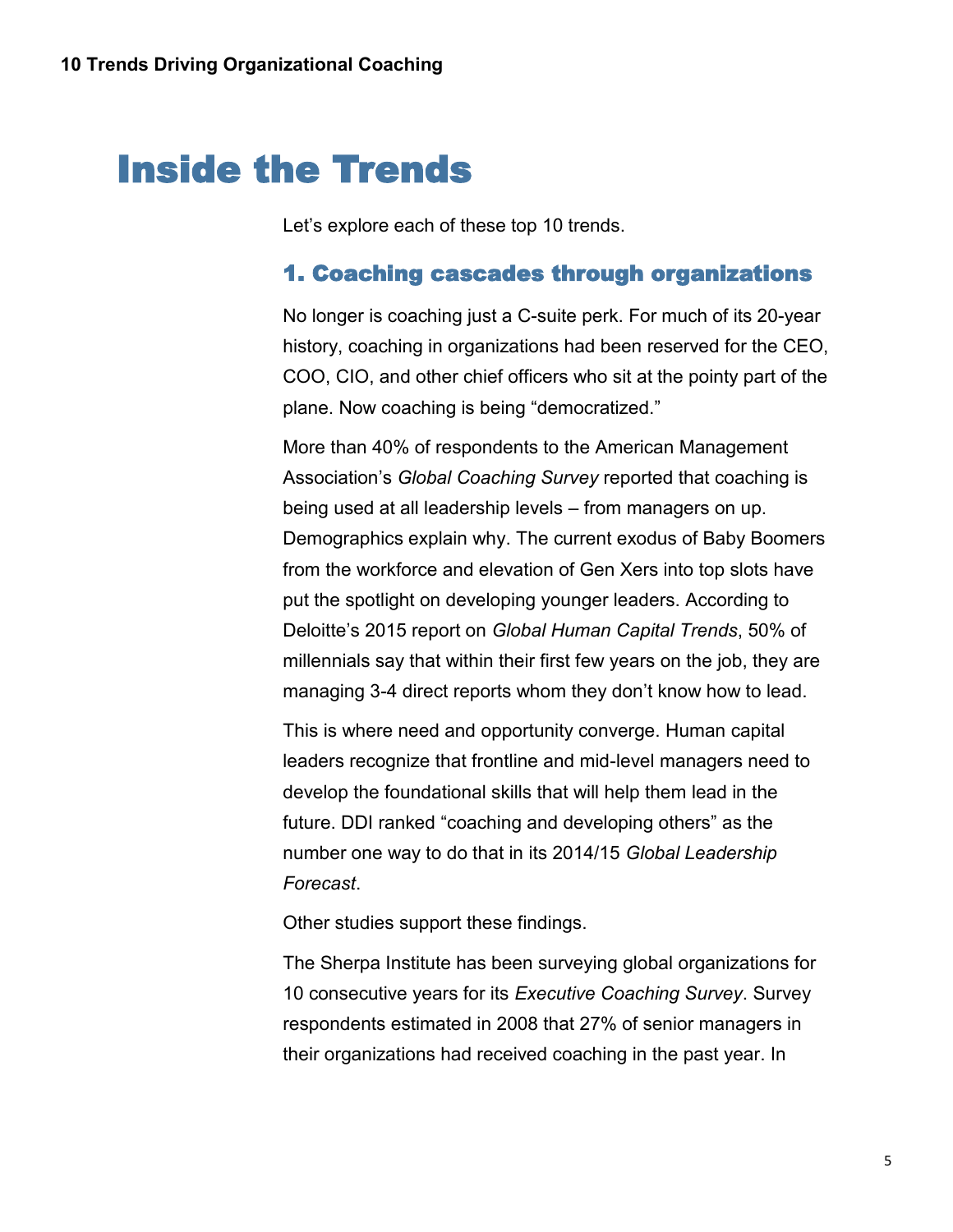2015, a record 2,000 survey respondents reported a 10-point jump – to 37% of senior managers receiving coaching in the past year. While executive-level coaching also has increased (from 19% to 26%), coaching for managers is growing twice as fast.

The Conference Board surveys the world's largest organizations every two years for its *Executive Coaching Survey.* In 2014, 43% of the 142 multinationals responding to the survey reported a jump of 16% in their use of internal coaches to develop managers.

The 2014 ICF/HCI report on *Building a Coaching Culture* also predicted healthy growth rates for organizational coaching. Of the 500 survey respondents:

- 81% will expand the scope of managers/leaders using coaching skills
- 72% will expand the scope of internal coaching
- 35% will increase the scope of external coaching

As coaching reaches up and down the leadership ladder, the emphasis is on strengthening the middle rungs. Learning experts agree that providing coaching early in one's career is one of the most effective ways of preparing today's managers to be tomorrow's leaders. DDI says that missing the window to close the skills gap "can be a costly mistake" in the long run.

# 2. Coaching goes strategic

Recognizing the value of coaching is one thing. Funding it is quite another. Nearly one in five respondents to a 2015 ICF/HCI survey of 300 organizations said that it is "very difficult to find or secure funding for coaching in the organization."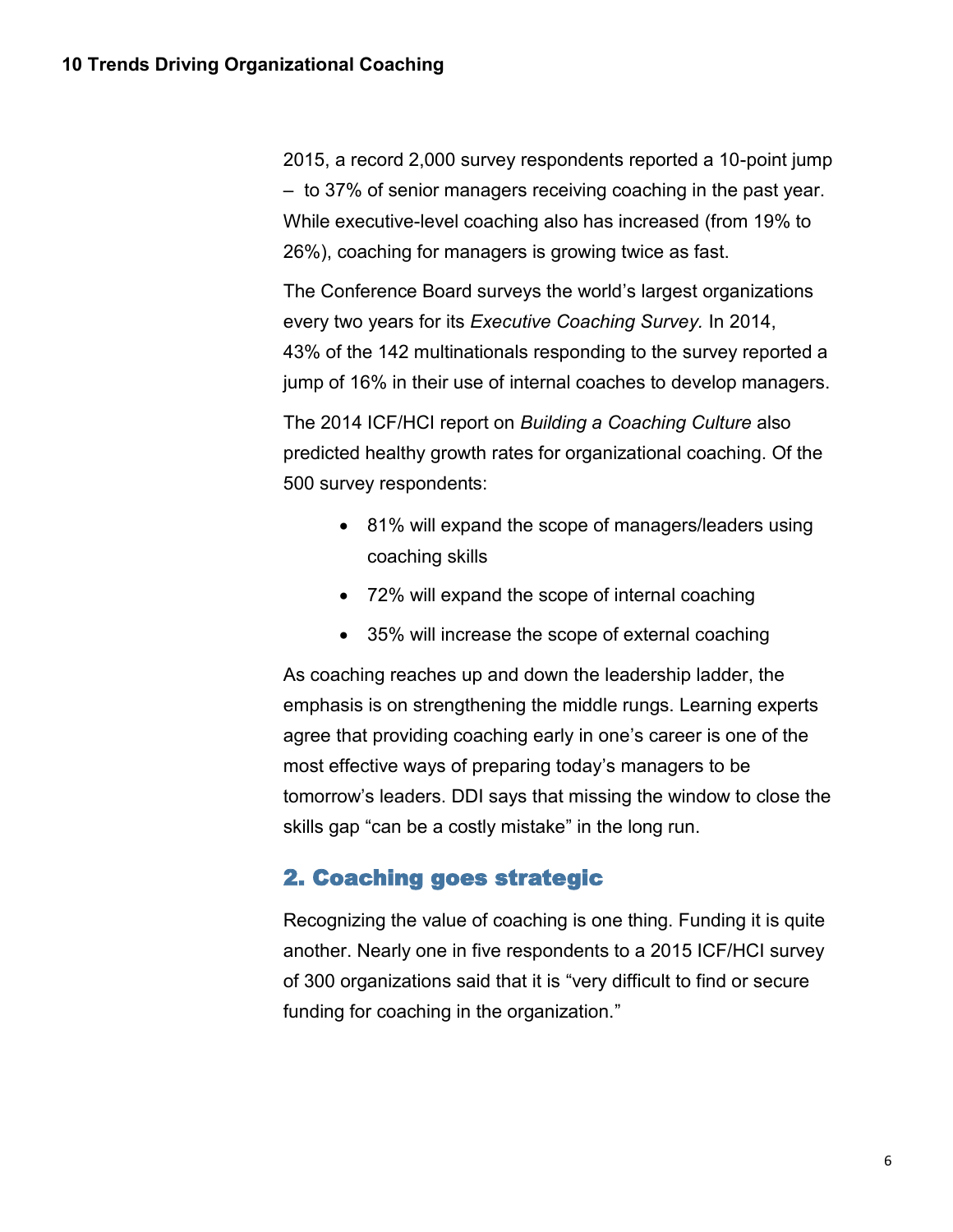The biggest mistake that coach evangelists make is to think that the power of coaching will sell itself.

An Organization Development (OD) manager at a Fortune 100 firm spoke for many peers in saying, "Those of us who've been trained and transformed by coaching are so passionate about it that we think our bosses will immediately see the benefits. They don't. We can't sell coaching by saying how much happier and healthier our employees will be. We need to make the business case."

NASA learned that lesson long ago.

Coaching was already being used in all 10 NASA centers in the 1990s – albeit in very different ways. Leaders from each center convened at the turn of the  $21<sup>st</sup>$  century to create a strategic vision for using coaching organization-wide to achieve NASA's tripartite mission of building great leaders, achieving technical excellence, and creating an effective organization. Each center appointed a coaching manager to bring NASA's coaching initiatives into alignment and regularly share best practices. Today, internal and external coaches provide a full spectrum of integrated coaching services to support NASA's key strategic goals.

Strategic thinking, plus dogged efforts, also led to coaching success at a leading tech firm. Says an OD manager there, "The first time I pitched a pilot program for coaching, it was based on passion. I received a polite turn-down. The next time," she said, "I linked internal coaching to an employee insight survey showing that for a majority of employees, career development is a critically important area that we don't do well." Now an internal coaching program tied to improving that metric is in the pilot stage.

Then there is the financial case to be made. Ironically, one prominent financial services firm didn't know how much it was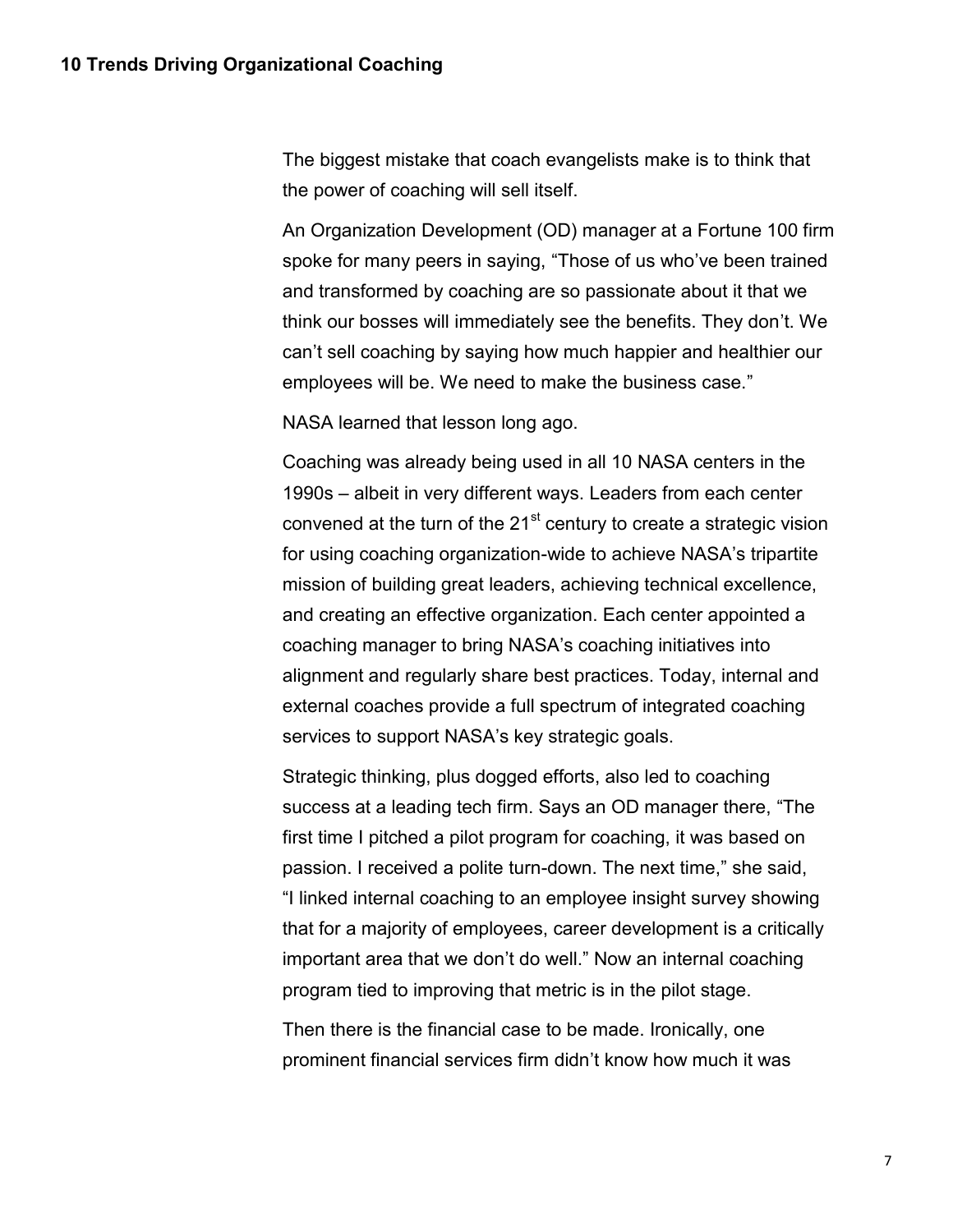spending on coaching until an HR staffer was asked to investigate.

"My back-of-the-napkin calculations showed that we were spending millions of dollars on external coaches," she said. "Rates were all over the board – from \$100 an hour to \$75K for a 6-month engagement. HR had zero knowledge about who these coaches were, what they were working on, or what we were paying them. I made the case that we could do it for half that amount."

She estimates that aligning external coaching rates and assigning coach-trained HR staff to coach lower-level employees saved the firm \$600K during the first year of the program.

Following are three examples of coaching champions successfully linking coaching to key strategic goals.

#### Talent management

Acquiring, developing, and retaining talent are the trifecta of corporate HR concerns. In the span of one lifetime, we've gone from our grandparents' tradition of working for one sole employer until retirement, to today's young workers changing companies every few years. According to Deloitte's 2015 *Global Human Capital Trends* report, millennials consider a loyal employee to be someone who stays with the organization for seven months.

Changing demographics and business environments are creating leadership shortages in key economic sectors. DDI identifies health care, manufacturing, and STEM (science, technology, engineering, mathematics) as critical areas where organizations need to accelerate leadership development and attract talent from nontraditional sources.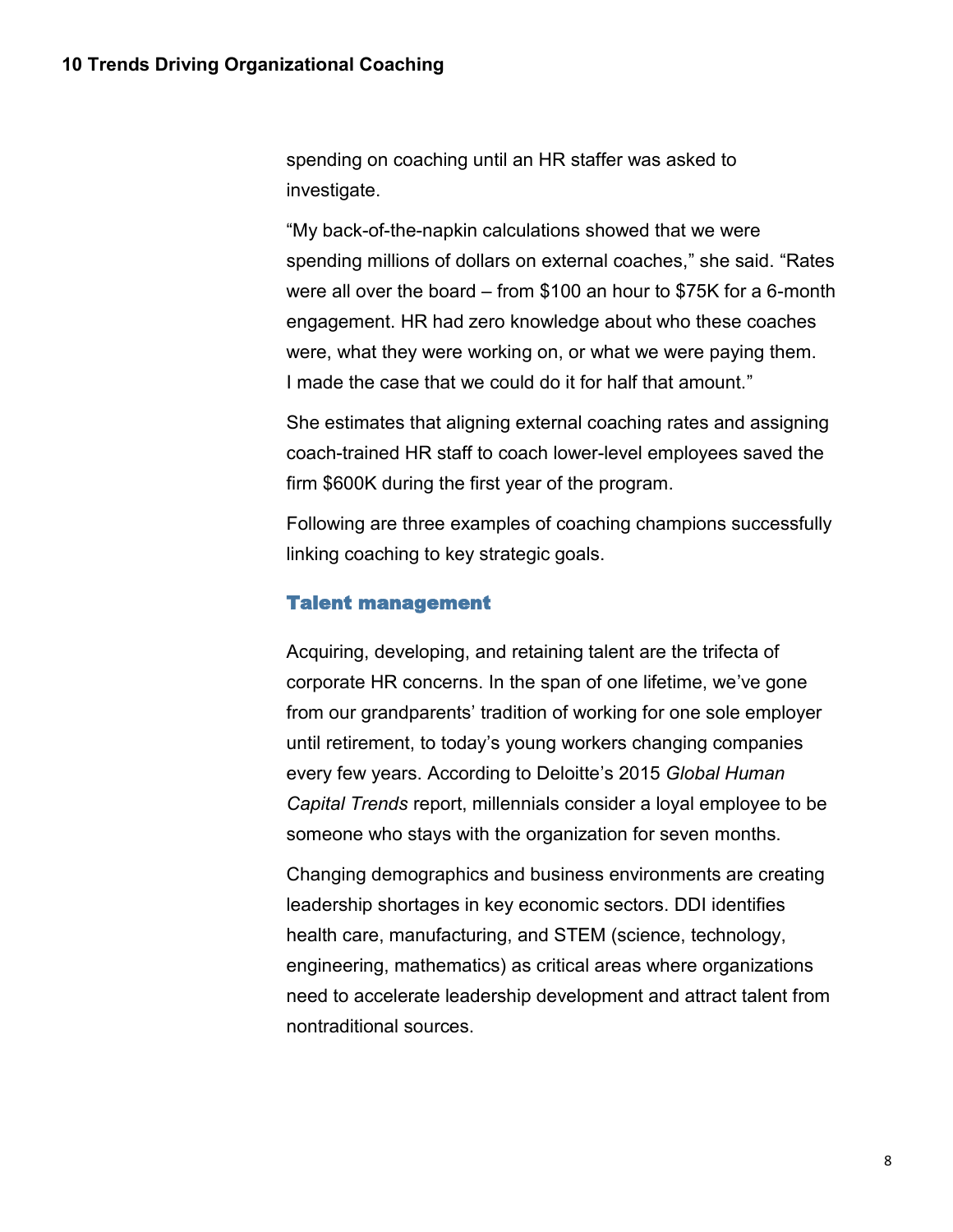So how can organizations entice top talent to join – and emerging talent to stay – in a tight labor market?

"Salary isn't always the deciding factor," says a Fortune 100 executive recruiter. "Often it's professional development and personal growth. Many desirable candidates are coming in with the expectation that a coach will be part of their package. Coaching can be a real differentiator in the market."

An HR manager at a Big Four accounting firm adds that "coaching also can be a great retention tool." Senior associates at the firm receive several group and 1-on-1 coaching sessions upon getting their first promotion. "Sometimes," she says, "what causes people to stay is the sense that the firm is investing in them."

Small wonder that DDI rates the *"Heavy Use of Internal Coaching/ Mentoring"* as a top distinguishing trait of Best Places to Work.

#### Onboarding & transition

Acclimating to a new culture or job is often a haphazard, figure-itout-for-yourself affair. Not at CareSource. This Ohio-based managed health care firm uses professional coaching to support its onboarding and transition strategy.

Hiring was exploding under health care reform in 2008, explains Matt Becker, CareSource Coaching & Mentoring Manager and co-chair of the ICF Internal Coaching Community of Practice (CoP). "We were promoting a lot of people into new leadership roles, as well as bringing in people from the outside," he explains. "In 2009 we introduced a coaching program to help new hires understand what we wanted and needed from leadership."

Coaching grew so quickly that Matt began coaching nearly full time a year later and hired a second ICF-credentialed coach in 2014.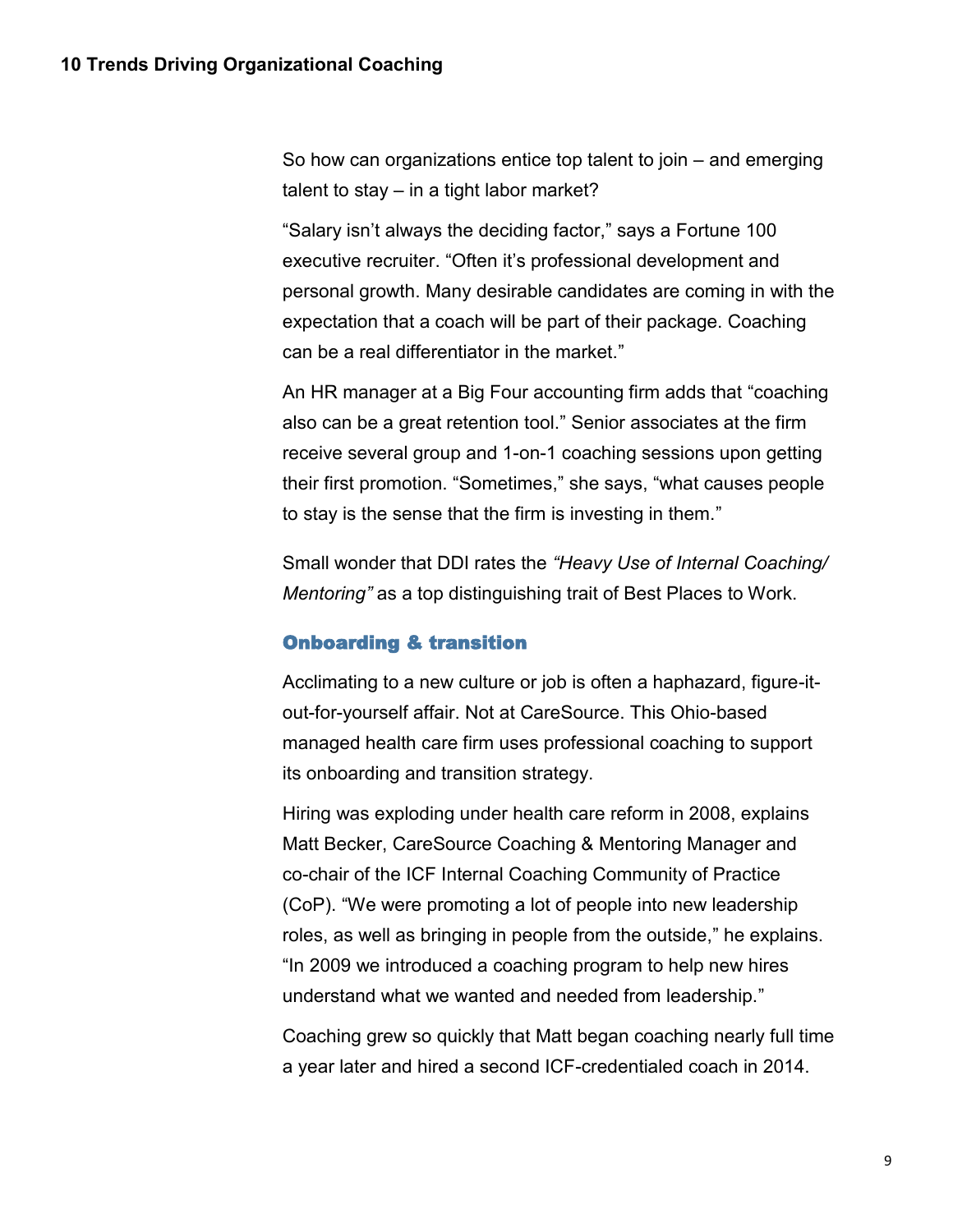#### Customer care

Coaching has completely transformed the customer care experience at Rogers Communications, Canada's preeminent wireless and cable provider. Call center agents had not been taking their managers' advice on how to improve customer satisfaction. Rogers wanted to turn that around by training managers to "ask, not tell" agents what to do.

Starting in 2013, managers were trained in the ICF core coaching competencies and tasked with spending 30 minutes per week, per call center agent, in coaching conversations (approximately 8-9 hours of their time per week). Managers would observe the agent on actual customer calls and then debrief the call by asking coaching questions like: "What do you think went well? What could you improve? What will you do differently next time?"

Evaluations have shown remarkable results. Each call center site exceeded its own historical performance levels, as well as the performance of other sites where coaching had not yet been deployed. Revenues increased by double digits over comparable periods year-over-year. With a reported 9% increase in employee engagement, 40% decline in attrition rates, and 400% increase in customer satisfaction, Rogers earned an ICF Global Prism Award for excellence in organizational coaching.

# 3. Coaching becomes a key leadership competency

Ask people to describe the best leader they've ever had and you'll hear comments like: "She's a great listener. He asks a lot of questions. There's authenticity. You walk away feeling like you've been heard, so that even if you disagree with the ultimate decision, you can support it."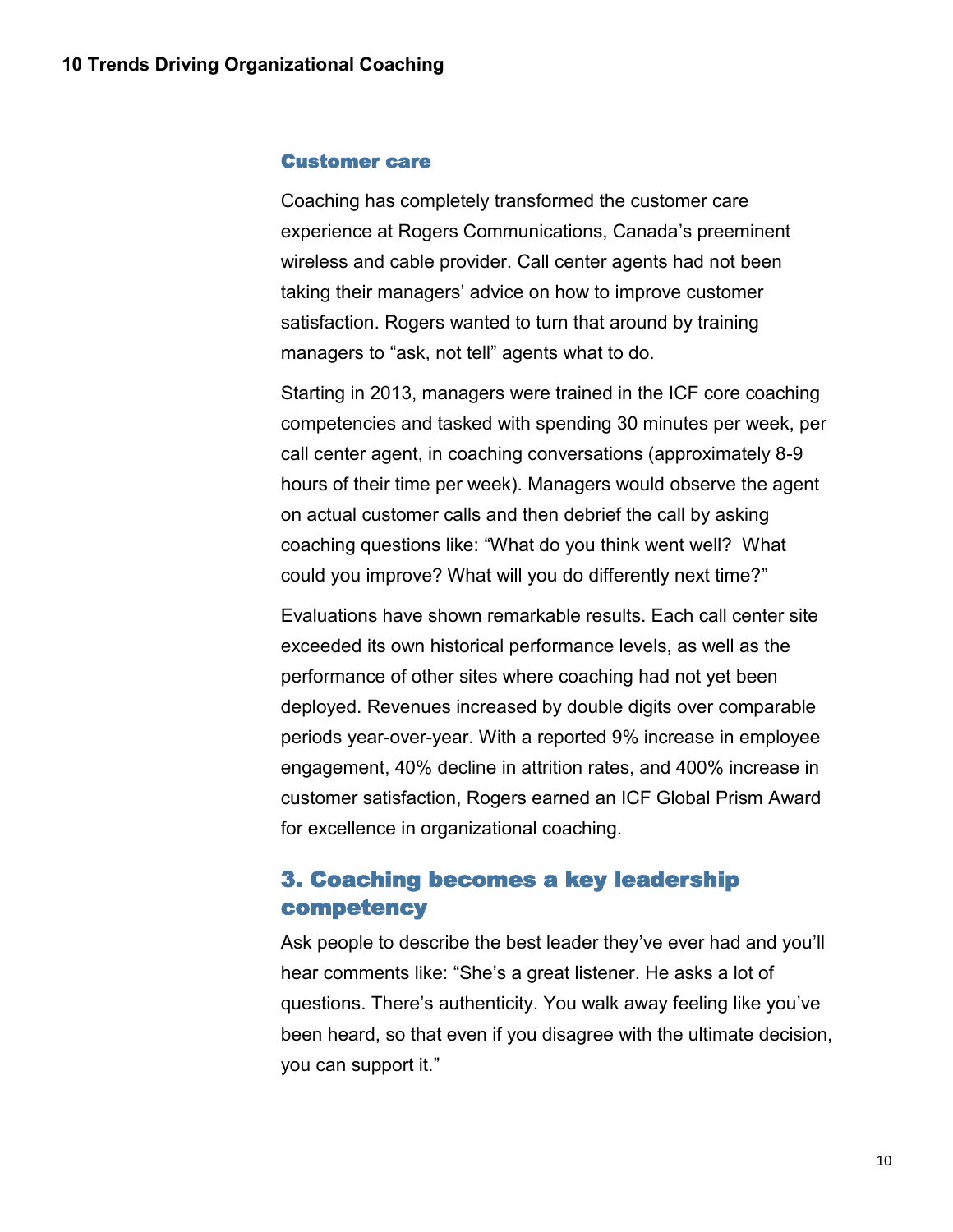Coaching skills are being recognized widely as leadership skills. The old top-down, command-and-control management style of yesteryear is giving way to a more collaborative, interactive style of leading that utilizes coaching skills.

DDI defines *managing* as time spent planning and doing administrative tasks, and *interacting* as engaging in coach-like conversations. In surveys, leaders/managers estimate spending 41% of their work time managing, and nearly 20% of their time coaching. Given a preference, they would flip those numbers – doubling the amount of time they spend interacting with employees, and halving the time they spend managing them.

The term *manager-coach* is now in common use. The Conference Board defines a manager-coach as "a leader who works with his or her subordinates within the organization to create awareness and support behavior change [using] coaching knowledge, approaches, and skills."

More organizations than ever now expect their leaders to coach their people effectively. In a 2015 ICF/HCI survey, 84% of respondents said that coaching is part of a manager/leader's job – up 2% from the previous year.

Still, most leaders lack core coaching skills.

DDI has evaluated thousands of leaders in simulated work environments to assess their proficiency in such coaching competencies as active listening, responding with empathy, building trust, and providing support without removing responsibility from the coachee. The result: fewer than one in three leaders displays high proficiency in those areas. [*DDI Global Leadership Forecast 2014/15*]

Not surprisingly, this gap leads to the next emerging trend…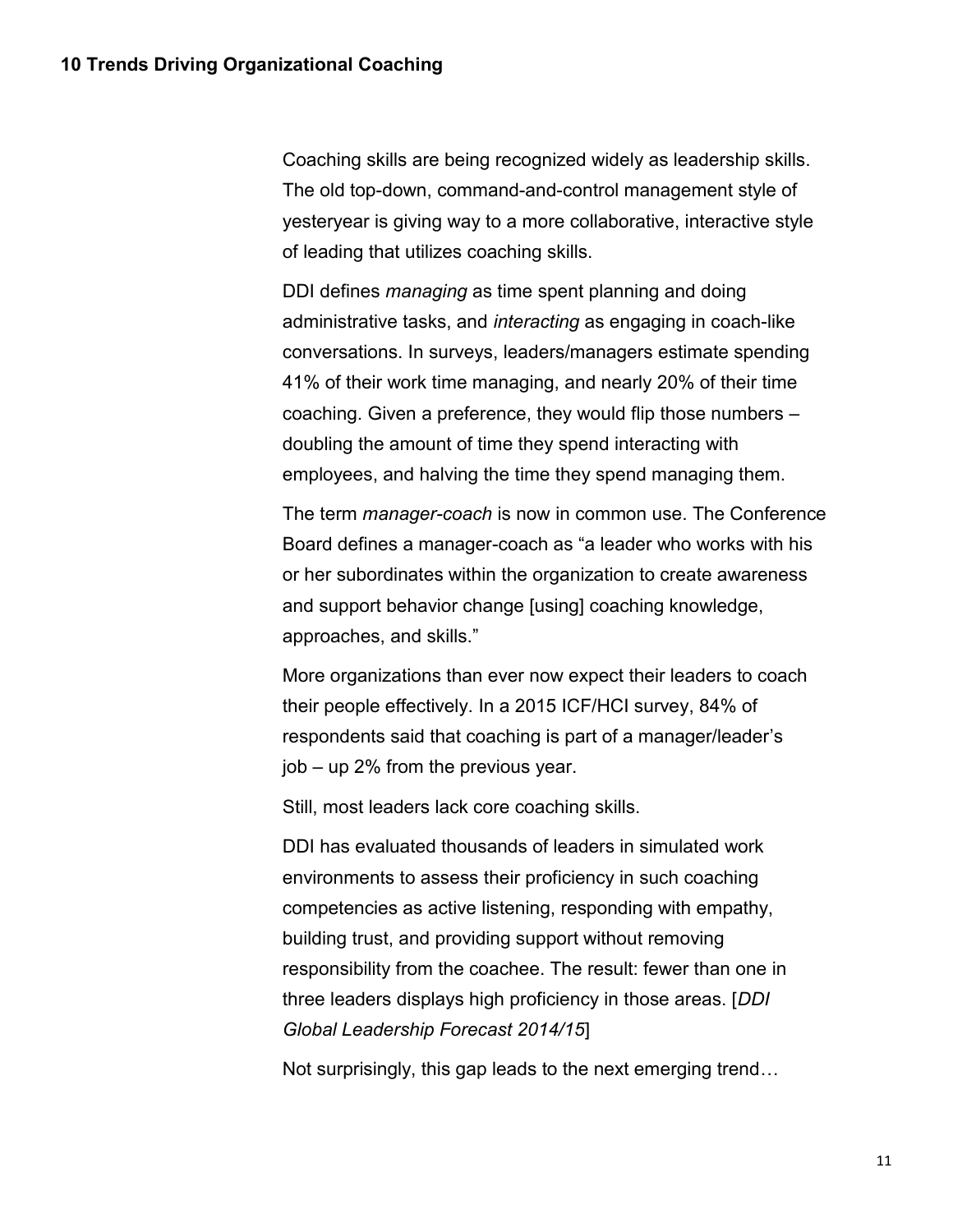# 4. Coaching skills training expands

Workshops on developing coaching skills are being added to many leadership and business development programs. Generally speaking, these are one- or two-day trainings where participants practice the core coaching competencies of asking questions, listening, and recapping what they've heard the coachee say to ensure shared understanding.

This training trend is especially strong in the areas of health care, technology, and management consulting.

Just as CareSource uses coaching to develop its leaders, Canada's progressive Nova Scotia Health Authority has one full-time coach and several coaches-in-training to help physicians transition into leadership roles. LifeBridge Health, owner of four large Maryland hospitals, embeds coaching skills training in its leadership development for physicians. Many former MDs and surgeons now specialize in the niche of coaching physicians. An online coach training program has even sprung up that leads to the designation of Professional Medical Coach (PMC).

"A physician could be in the operating room in the morning and in the boardroom that afternoon," explains one coach. "Coaching can help physicians learn leadership and self-management skills that will help them be effective in both places."

In the oil and gas sector, a mid-sized management consulting firm wanted to expand its business opportunities with a finite customer base. "Selling our clients on new ideas required talking and working with them differently," says a corporate VP. The pitch was made to train internal managers in coaching skills.

Project managers (PMs) are now put through a training program called Coaching with an Edge™ that focuses on core coaching competencies. One week of practice coaching their colleagues on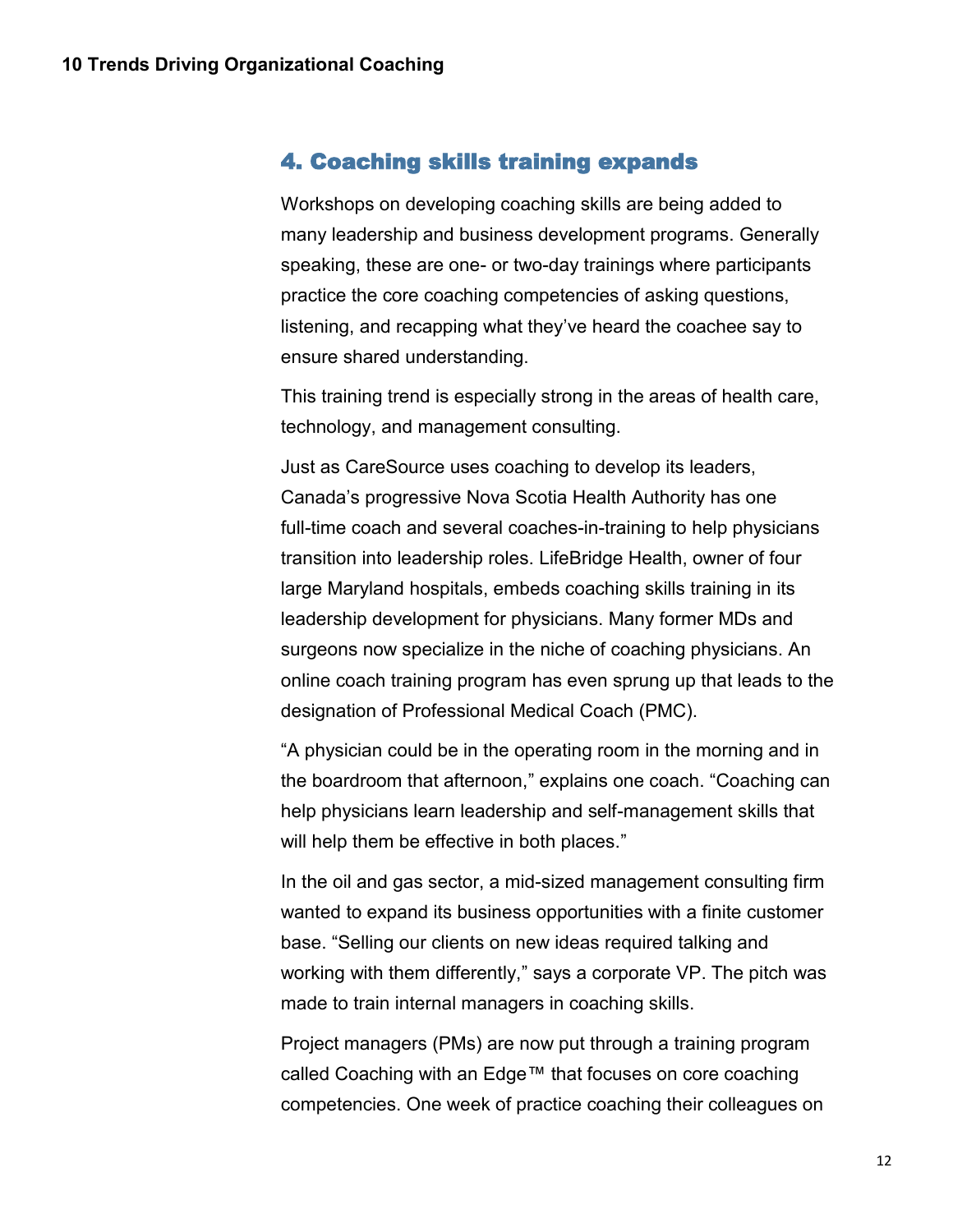actual work challenges is sandwiched in between two weeks of classroom training. Trainees must document tangible results with their coachees in order to complete the certification program. Once certified, PMs are assigned to a project team to prepare, attend, and debrief client meetings using their new coaching skills. Sales metrics measure the degree to which additional business results from the coaching engagement.

Three years into the program, 110 of the firm's 200 managers have gone through coaching skills training. The goal is to have everyone certified by the end of 2016.

Google, Microsoft, Cisco, Oracle, and Hewlett-Packard are among the name-brand tech firms that leverage the power of coaching in their leadership development programs.

One of these firms trains leaders at all levels to use a peer coaching process called Action Learning to help people solve their own problems by asking questions, rather than giving advice. Typically a group of 4-8 peers from different parts of the organization form an Action Learning team. One participant presents a real-life problem or challenge. Team members then help the problem owner refine, reflect, and ultimately resolve their challenge by "asking, not telling" them what to do. The less that teammates know about the issue, the better – as it keeps them in coaching (and out of advising) mode. More than 100 certified Action Learning coaches inside the organization now work with teams from the U.S. to China.

"Asking questions had been kind of counter-culture here," says one early Action Learning coach. "Over time, we started hearing people say, 'This is changing how I think about myself as a leader.' And that's been very impactful to our culture."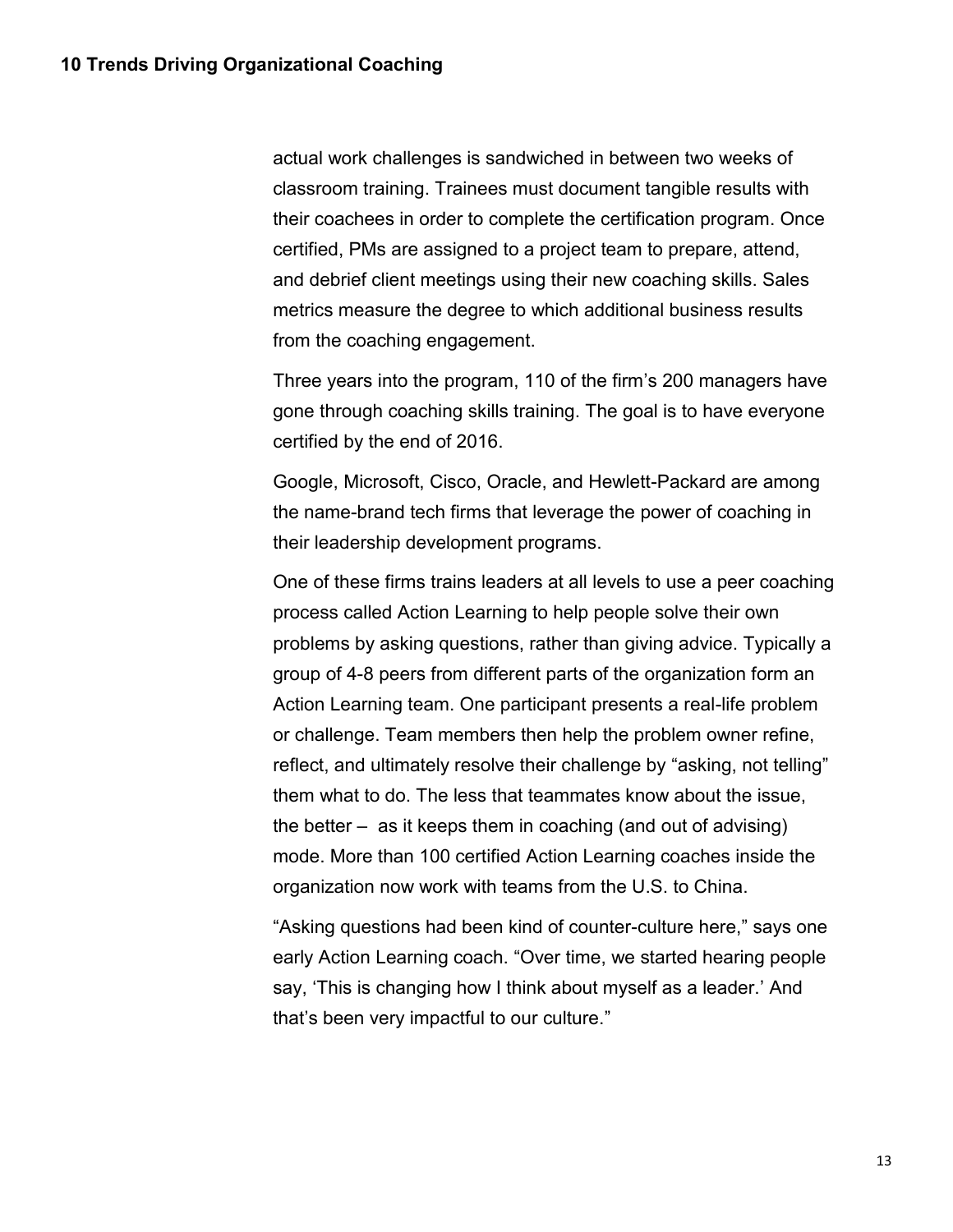## 5. Coaching cultures gain traction

Increasingly, organizations talk about the need to "create a coaching culture." Why? Because coaching cultures make good business sense. Coaching leads to higher employee engagement levels. Higher engagement levels increase retention, productivity, and profits. According to research from The Conference Board:

- 60% of surveyed organizations report that their managers/leaders leverage coaching skills to help improve employee engagement.
- 60% of employees in organizations with strong coaching cultures see themselves as highly engaged, vs. 48% of employees in all other organizations.
- 63% of organizations with strong coaching cultures reported higher revenue growth than their industry peer group in 2014, compared to 45% of all other organizations.

Of course, an organization can always *claim* to have a coaching culture without fully understanding the term. One long-time coach was told upon joining a name-brand firm that she would have a relationship coach, career coach, and mentor coach as part of her onboarding process. Soon, she discovered that these "coaches" saw their jobs as answering questions and explaining how things are done around here. Likewise, a young manager tells of emailing a report that he had written to his boss, and getting back a heavily redlined version under the subject line: *Coaching Tips.*

Among respondents to the ICF/HCI *Building a Coaching Culture*  survey, only 13% reported having a strong one. Building a coaching culture takes time, commitment, and an internal champion who understands what coaching is – and is not.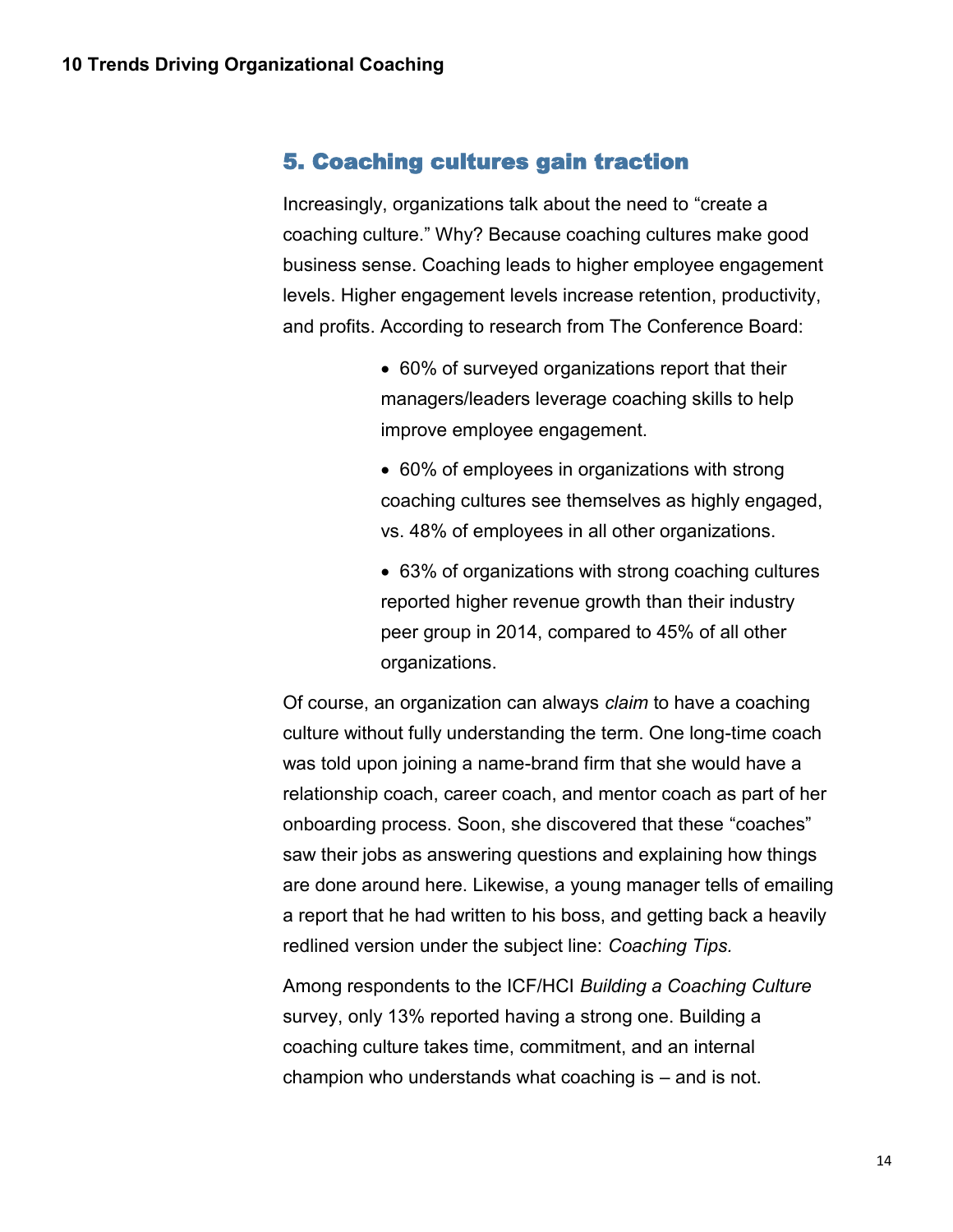One major success story shows how a coaching culture evolved at an international environment consulting firm. Its global HR director had come on board after having a transformational coaching experience that changed his relationship with work.

"One of my strategic objectives in coming here was to create a coaching culture," he says. Four years later, he has the following infrastructure in place:

> **1-on-1 coaching for high-potentials**. External coaching is provided to 21 high-potentials ("hi-pos") in the firm's Global Leadership Development Program. About 60% of Global Leadership graduates retain their coaches afterwards.

> **Coaching skills workshops for top leaders.** Half of the firm's 170 principals and partners have attended a 2-day training to incorporate coaching skills into their leadership style.

**Leadership champion training.** Another 2-day coaching skills workshop for executives trains "leadership champions" to coach Global Leadership participants and graduates, as well as directors in the firm. Those directors in turn are expected to take a coaching approach to developing their staff and teams.

**Individual coaching.** A "significant" number of employees request and receive coaching to support their individual development plans. Leadership and management coaching is recommended for the top two levels of managers.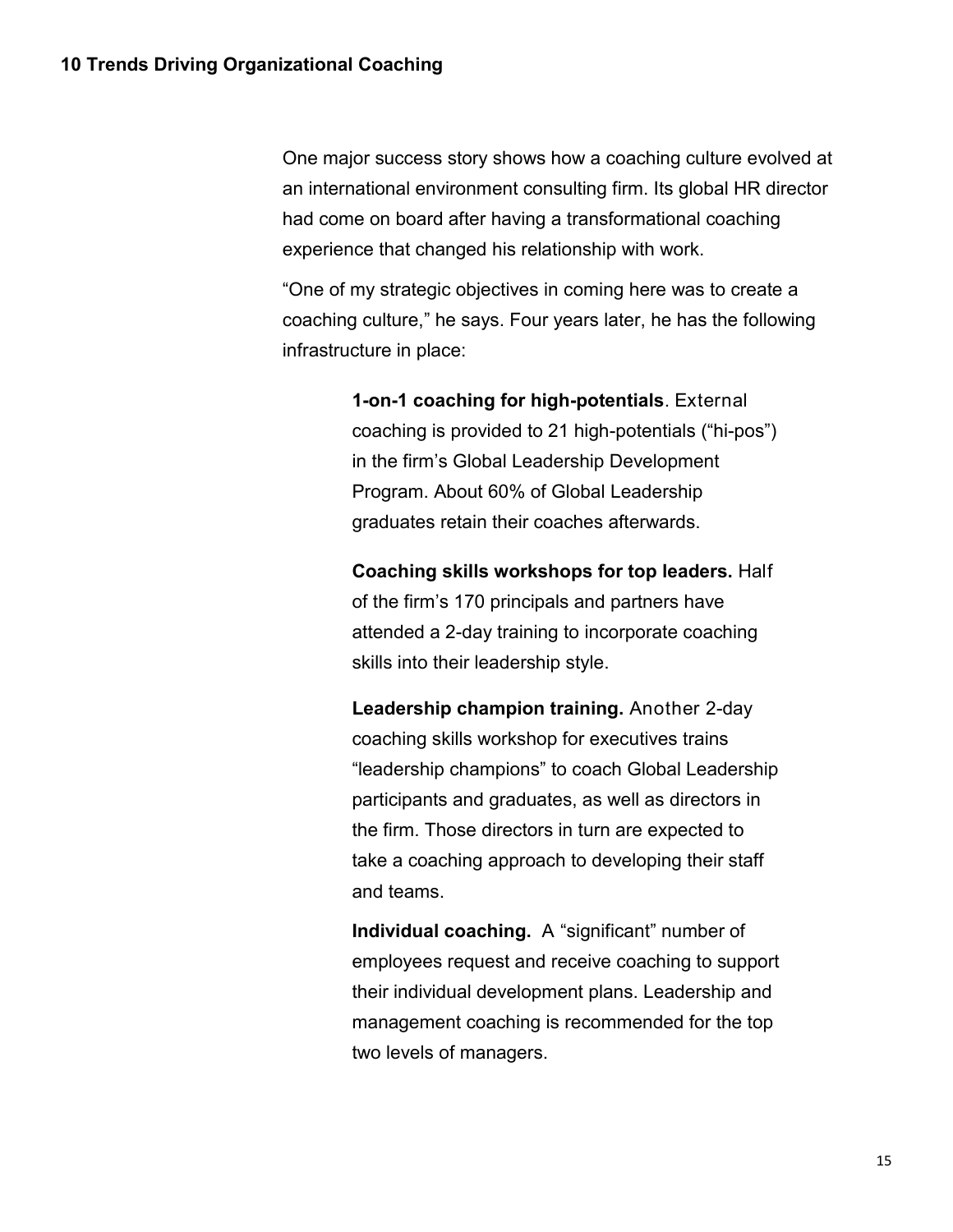While personal experience inspired the HR director to champion a coaching culture, it was C-suite support that made it possible.

"From Day One, I had support for these initiatives from my COO – despite skepticism from my CEO," he adds with a laugh. "But once the CEO started seeing positive behavioral change, he became a fan of coaching. Now he's very supportive."

# 6. Coaching professionals come indoors

HR leaders agree that "the appetite for coaching is growing." As one HR manager put it, "Coaching has gone from being perceived as a remedial measure for people who are underperforming, to a status symbol for hi-pos. People are now coming up to us and asking, 'How do I get a coach?'"

A federal government coaching manager concurs. "We're actually trying to keep the coaching program under wraps," he says, "because we can't afford to give coaches to everyone who wants one."

And therein lies the challenge. Demand for professional coaching far outstrips the supply of dedicated funds.

As mentioned, organizations typically spend \$15K per quarter on an executive coaching engagement. "With hourly rates of \$500 and above, external coaches are too costly for anyone but our top execs," says a corporate OD leader. "So we're developing internal resources to meet the growing demand for coaching at lower levels of the organization."

Which leads to perhaps the most significant of our top 10 trends: the growth of professional internal coaches.

ICF uses the term "coach-practitioner" to distinguish professional coaches with a minimum of 60 hours of coach-specific training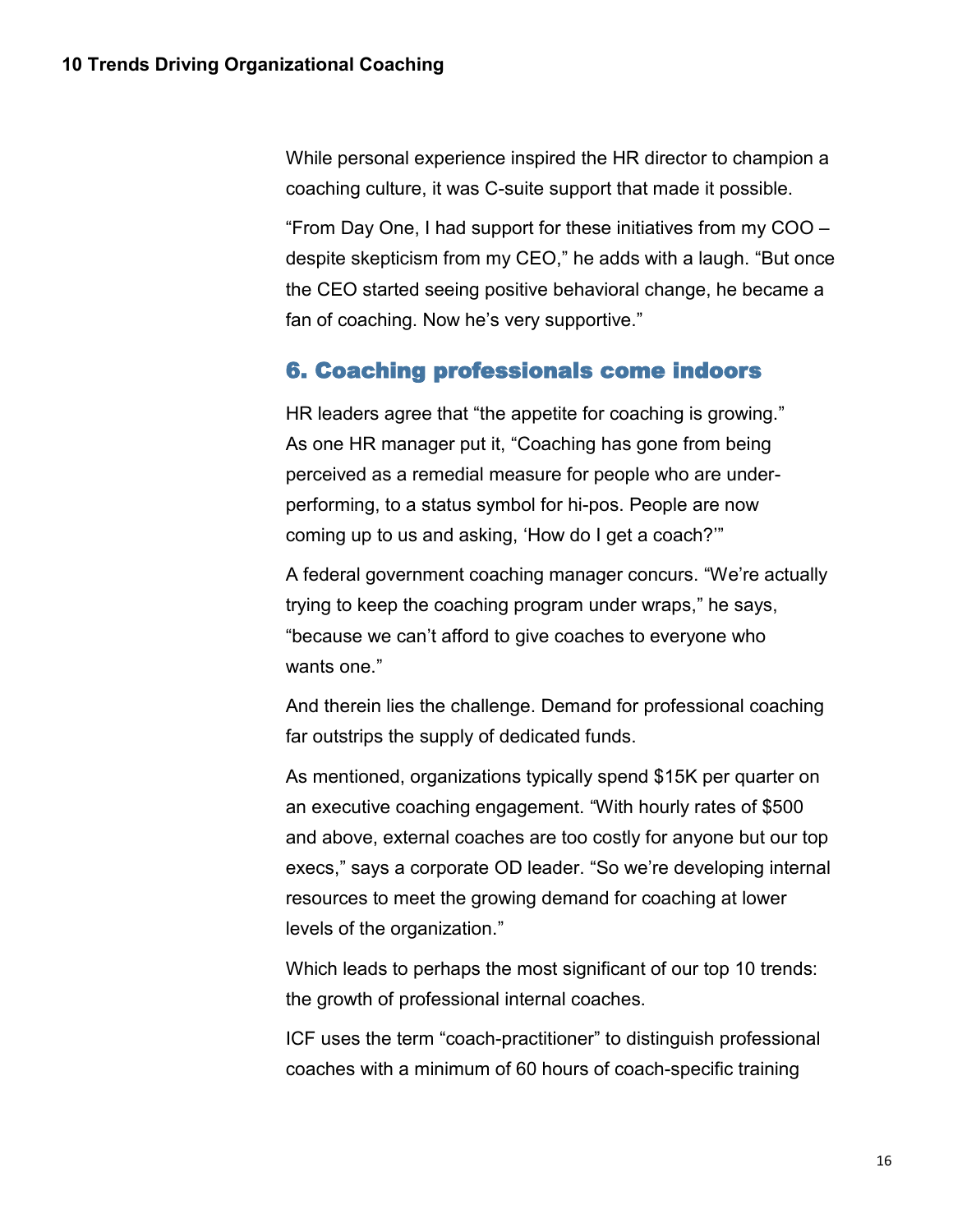from managers/leaders who have taken a one- or two-day coaching skills workshop. As the ICF website states, "There is no single, industry-wide standard" for training internal coaches.

That said, here's a look at three viable approaches that large organizations are taking to create an internal coaching bench:

#### Hire full-time credentialed coaches

On the high end of the cost spectrum is the approach of recruiting or developing credentialed coaches to work as full-time internals. Typically the job description includes delivering coaching skills workshops, group and team coaching, and 1-on-1 coaching to senior managers on up to directors. External coaches generally work with upper-level executives (SVPs through C-suite).

Boeing, Northrop Grumman, and Capital One are among a handful of large corporations with full-time internals earning sixfigure salaries. The CEO of Capital One became a coaching champion after experiencing its benefits himself. Now the firm has four full-time ICF-credentialed coaches on staff. Even when the banking industry was under extreme pressure to costs, the coaching program wasn't touched.

# Develop part-time credentialed coaches

A less costly and more common approach involves training fulltime employees to coach as part of their jobs. This may involve:

- sending employees to an accredited coaching school (at a cost of \$10-15K per person)
- bringing in an accredited external coach training company to deliver internal training
- developing an internal coaching curriculum that meets the standards of ICF or another credentialing body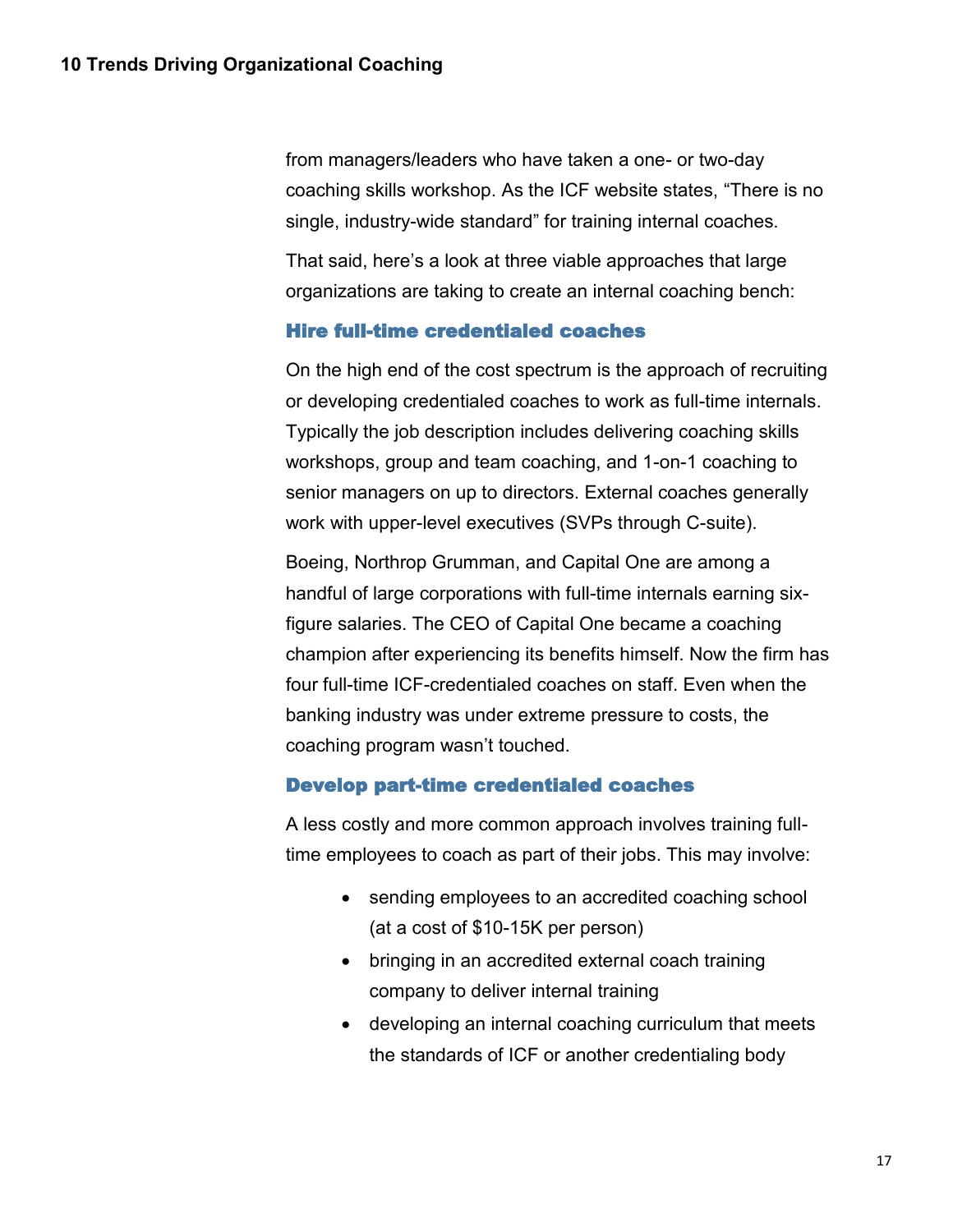#### Deploy coaches already on staff

Most organizations prefer the low- or no-cost option of having current employees with coaching credentials coach on top of their full-time jobs.

Often a coach who works in OD, HR, or Learning & Development (L&D) spearheads the recruitment effort by asking for a show of hands among staff who want to coach internally. Such was the case with Cisco lead coach Beth Huebner, who shared her story at the 2015 Capital Coaches Conference.

"We put out the word that we were looking for people who were interested and qualified to coach in addition to their current jobs," she said. "Out of 75,000 employees, we found 30 who had certifications in coaching or psychology. They're now listed as internal coaches on the Cisco website. Any manager can click on our website and register to get six sessions of coaching and a 360 assessment. This is all volunteer-based; coaches get no pay for this. It's all for the love of coaching."

The U.S. federal government takes a similar approach. The Federal Coaching Network is compiling a registry of federal employees across the civilian and defense space who possess the 60 hours of coach-specific training required for ICF membership. Once the registry is complete, federal employees will be able to arrange pro-bono coaching on their own time with a trained coach.

European organizations are way ahead of the internal coaching curve. Speaking at the 2015 World Business and Executive Coach Summit (WBECS), a panel of global coaching directors from Google, GlaxoSmithKline (GSK), and PwC (Pricewaterhouse Coopers) reported that 79% of companies in the U.K. are increasing their use of internal coaches.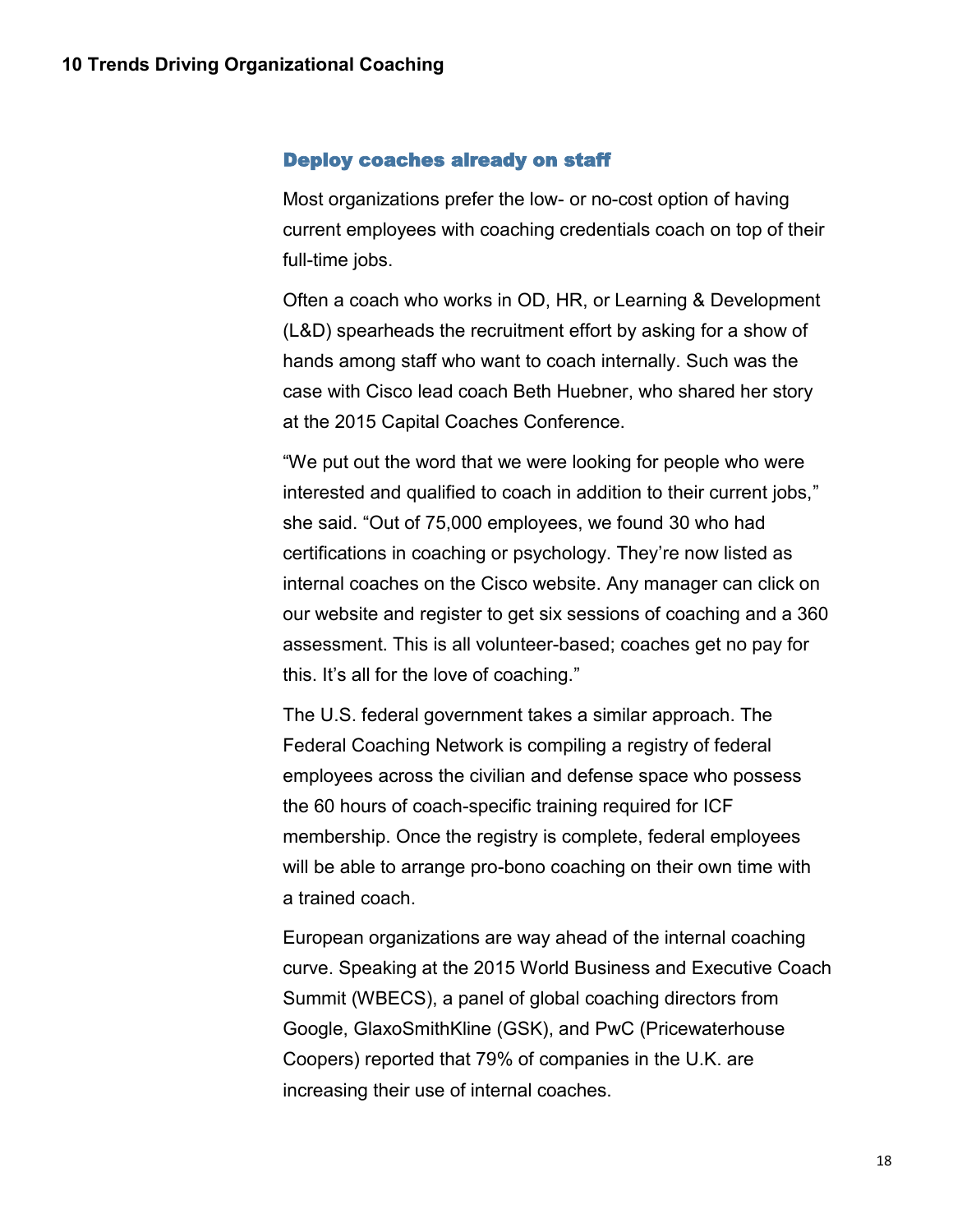Many veteran external coaches wonder if the trend toward developing internals represents a net positive or negative for the coaching profession. The widely shared answer: both.

On the plus side, mid-level employees who wouldn't otherwise have access to a coach get the benefit of internal coaching.

"It's good for everyone because it's expanding the pie," most coaches agree. Also, internal coaches who need practice and hours toward their coaching credential have access to a readymade clientele.

On the minus side, internal coaches generally have less training and experience than external coaches. People who coach on top of their full-time jobs spend a small fraction of their work week coaching – often only 1-3 hours a week. Federal employees must coach on their own free time. "That means evenings and weekends," says one coach working in the Defense Department. "It's very hard to accumulate hours when your time is so limited. It's also hard, with so little practice and no supervision, to develop your skills as a coach."

With these constrictions, how do organizations foster and maintain excellence in internal coaching? Enter the next two trends.

# 7. Coaching Centers of Excellence emerge

*Wikipedia* defines a Center of Excellence (COE) as an entity "that provides leadership, best practices, research, support, and/or training for a focus area. [Also] known as a competency center or capability center."

Now, Coaching Centers of Excellence (CCOE) are beginning to emerge in organizations such as Accenture, Ernst & Young (EY), GSK, and PwC . What these coaching centers share is a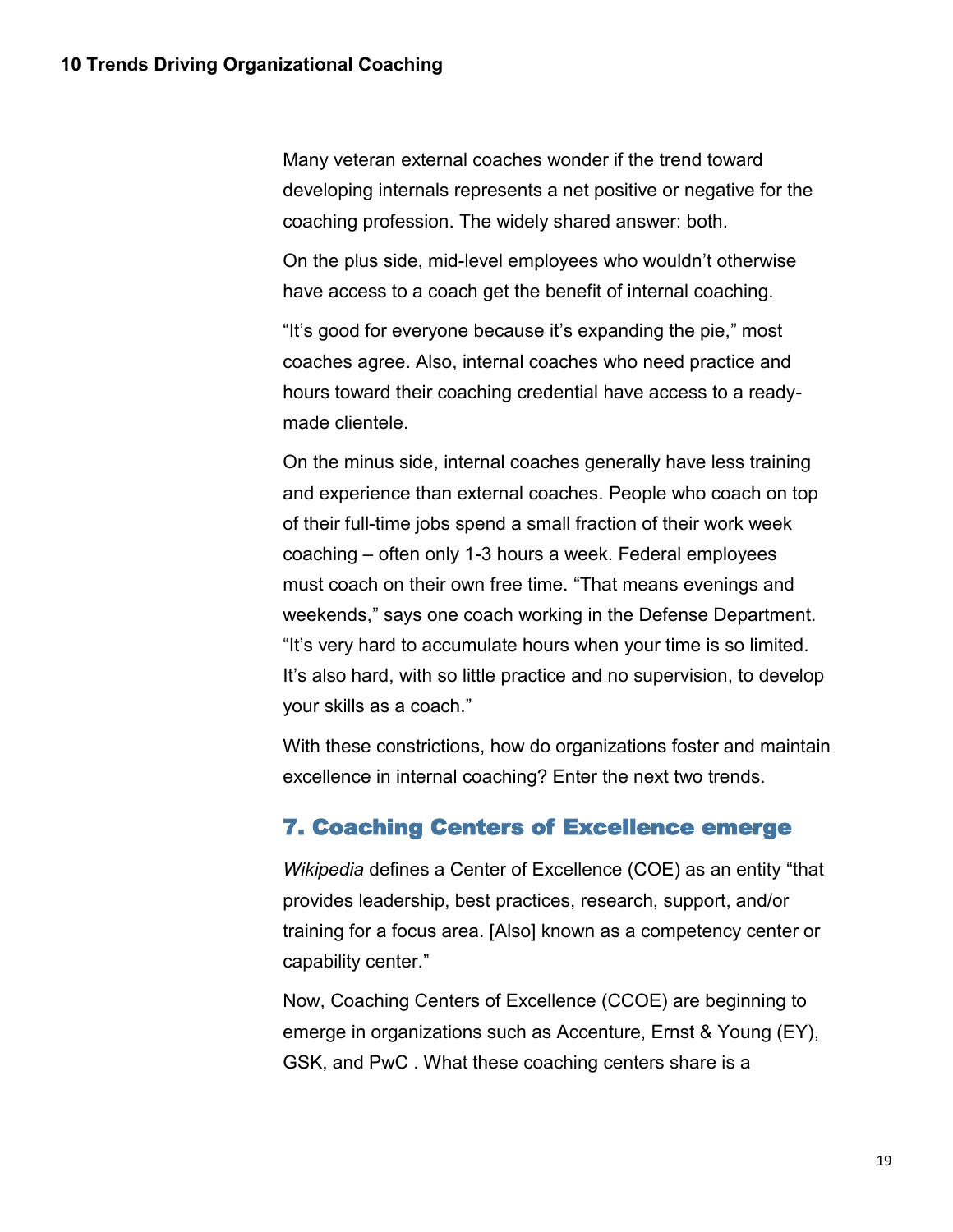commitment to building internal coaching capabilities in the ways that *Wikipedia* describes. Where they differ is in their respective locations on the org chart and business models for deploying their coaches.

Says a leader in one CCEO, "It used to be that coaching was part of the HR domain, and you got it because there was a problem. We had to change the mindset in our organization from coaching being remedial to it being a reward and development opportunity."

To distinguish between the two, "remedial" coaching usually remains within HR and gets delivered by external coaches and/or coach-trained HR staff. "Leadership" or "executive" coaching below the upper echelons is delivered by coaches who work in a CCOE housed with OD, L&D, or a business strategy unit.

Four business models are evident:

The first model treats coaching as an investment in developing the organization's current and coming leaders. EY formed its CCOE in 2009 with seven coaches focusing on partner transitions (i.e., those who are entering the partnership, repatriating, joining the firm from outside, or rejoining after a leave of absence). Currently 19 full-time EY internal coaches spend about 70% of their time delivering transition coaching to leaders throughout North and South America. They also have responsibilities to develop and mentor nearly 90 part-time in-house coaches, who play a role in coaching managers and senior managers. EY calls on a list of roughly 15 external coaches for other types of work.

The second business model treats coaching as both an internal resource and an external revenue stream. CCOE coaches may work one day with an internal leader, and the next day with external leaders who want to create a coaching culture in their own organizations. Leaders at one CCOE in the management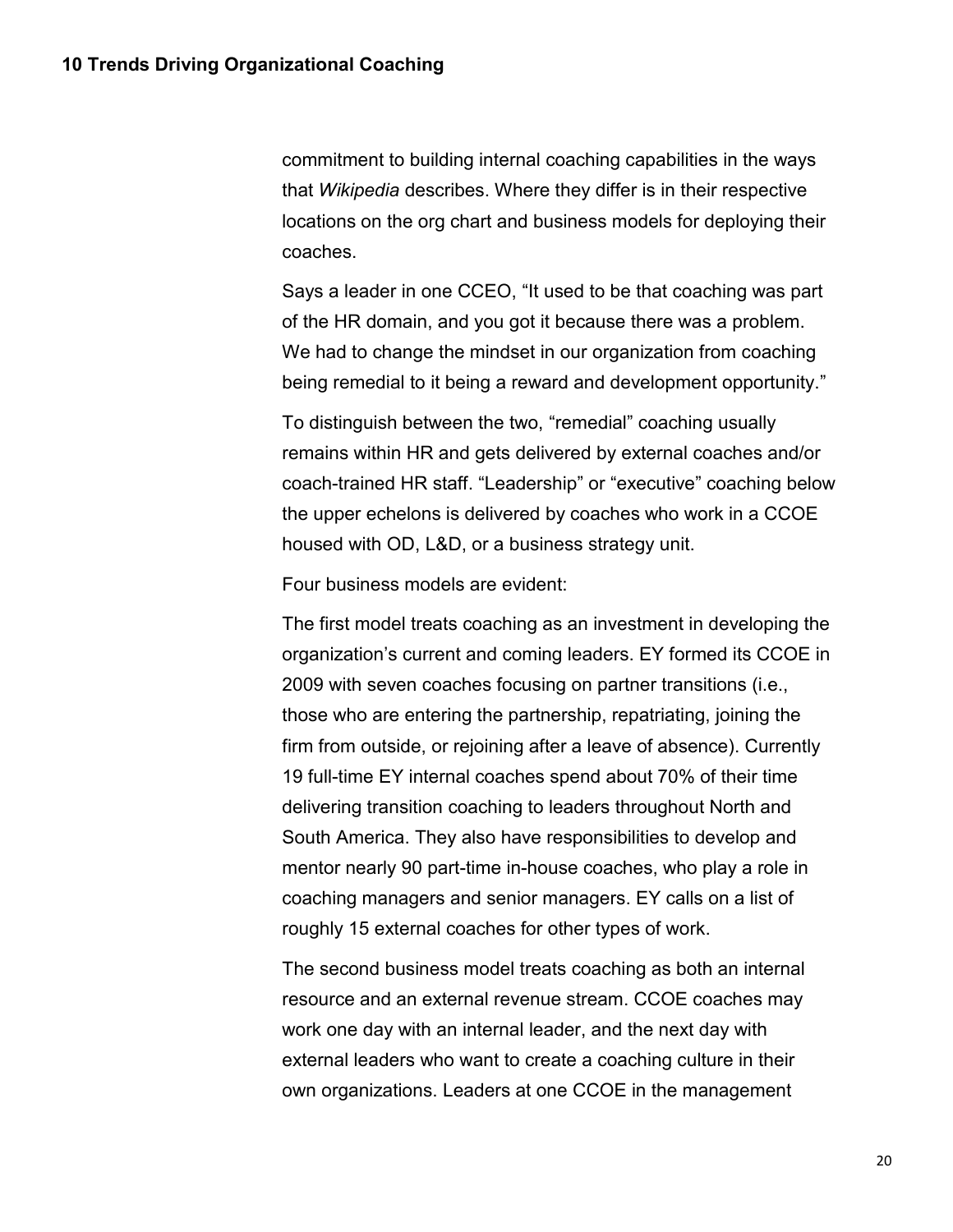consulting world are now pricing out a menu of client services ranging from providing coaches on contract, to building coaching skills in identified leaders, to helping clients set up internal coaching programs of their own.

Says a veteran in the firm, "Management consultants already know that using coaching skills helps to develop more business with clients. Now the question is whether clients will pay us to help them develop their own coaching culture and/or build their own internal coaching resources."

A third business model relies on cost-shifting or covering the coaches' salaries in creative ways. One large organization that spent \$2 million to stand up its CCOE actually *saved* money by replacing 12 externals with 12 full-time employees who spend 50- 60% of their time facilitating internal trainings and workshops. When not facilitating, these internals coach hi-pos and partner candidates. "Our hope," the center's director explains, "is that leaders who get coaching will realize that they can't get along without a service they didn't know they needed."

A fourth business model builds on the trend of adding coaching duties to someone's full-time job. Fittingly, such employees are called Job Plus coaches at one multinational firm. The center's director shared how this CCOE started five years ago:

"Coaching began here as a response to a global survey showing that while our leaders and managers performed effectively in their jobs, they scored low in developing people," he says. "We were already using coaching to develop our senior leaders. How could we bridge the gap and offer coaching to anyone who wants it?"

Championed by an enterprising leader in the U.K., the organization set about developing a pool of certified internal, external, and Job Plus coaches all trained in the ICF core competencies. Some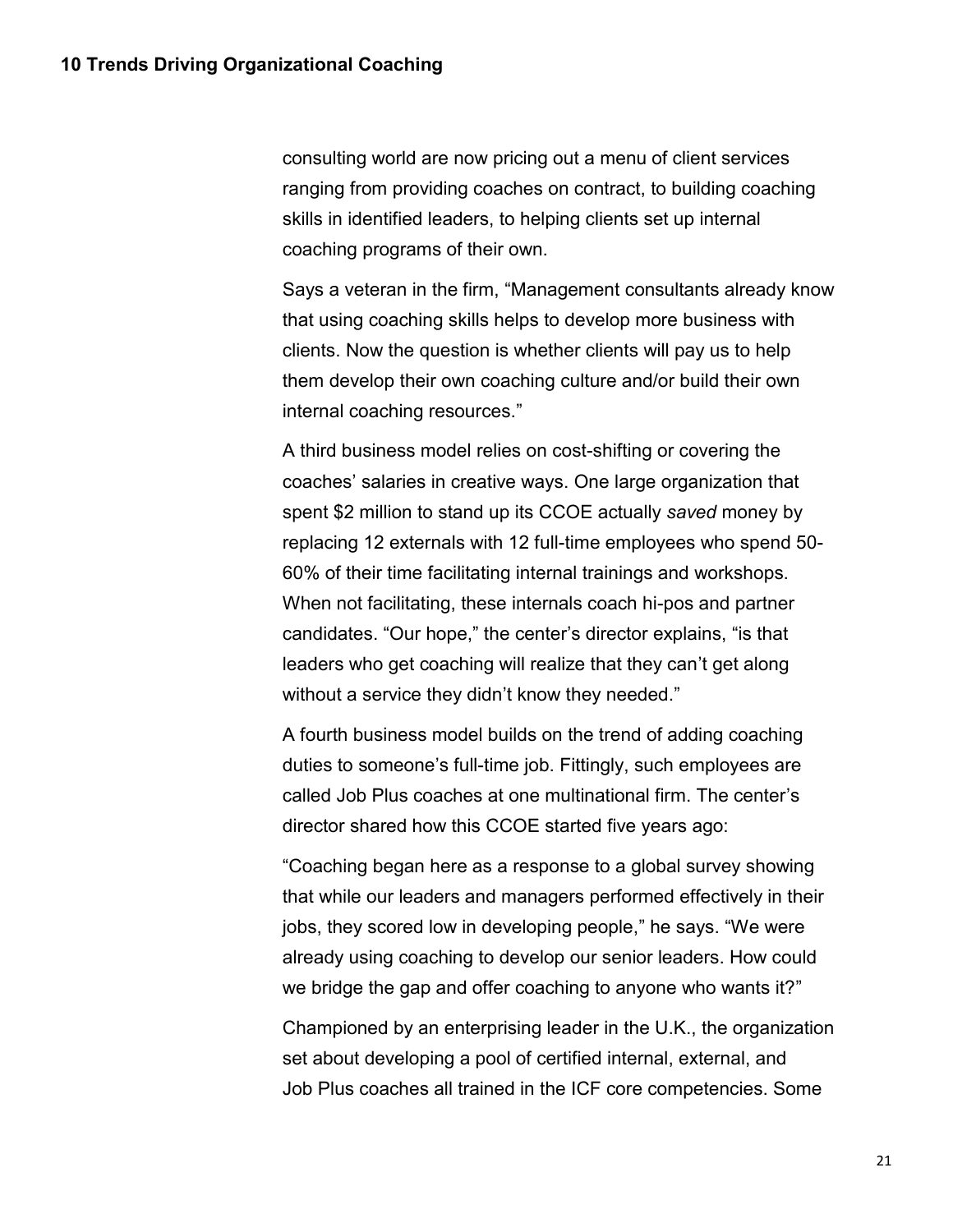500 employees have since completed a 3-day intensive coach training, plus 3 months of peer coaching, followed by 3 supervision sessions conducted by credentialed external coaches. (More on supervision below.) Trainees are then assessed for certification as a Job Plus Coach. In 2015, this team of 500 completed roughly 1,500 global coaching engagements.

# 8. Coach mentoring and coach supervision grow

Emerging leaders aren't the only people in organizations who need coaching and development. So do internal coaches. A group of federal coaches all voiced similar concerns about their own professional development at the 2015 Capital Coaches Conference:

- "How do we know whether we're doing good coaching?"
- "How can we get feedback and mentoring to hone our coaching skills?"
- "How do we continue our professional development?"
- "How can we safely think through dilemmas and options without going to our boss?"

To address these needs, most CCOEs provide ongoing coach mentoring and coaching supervision. ICF defines the two terms this way:

- **Mentor Coaching** focuses on the development of coaching skills mainly in the context of initial development.
- **Coaching Supervision** is the interaction that occurs when a coach periodically brings his or her coaching work experiences to a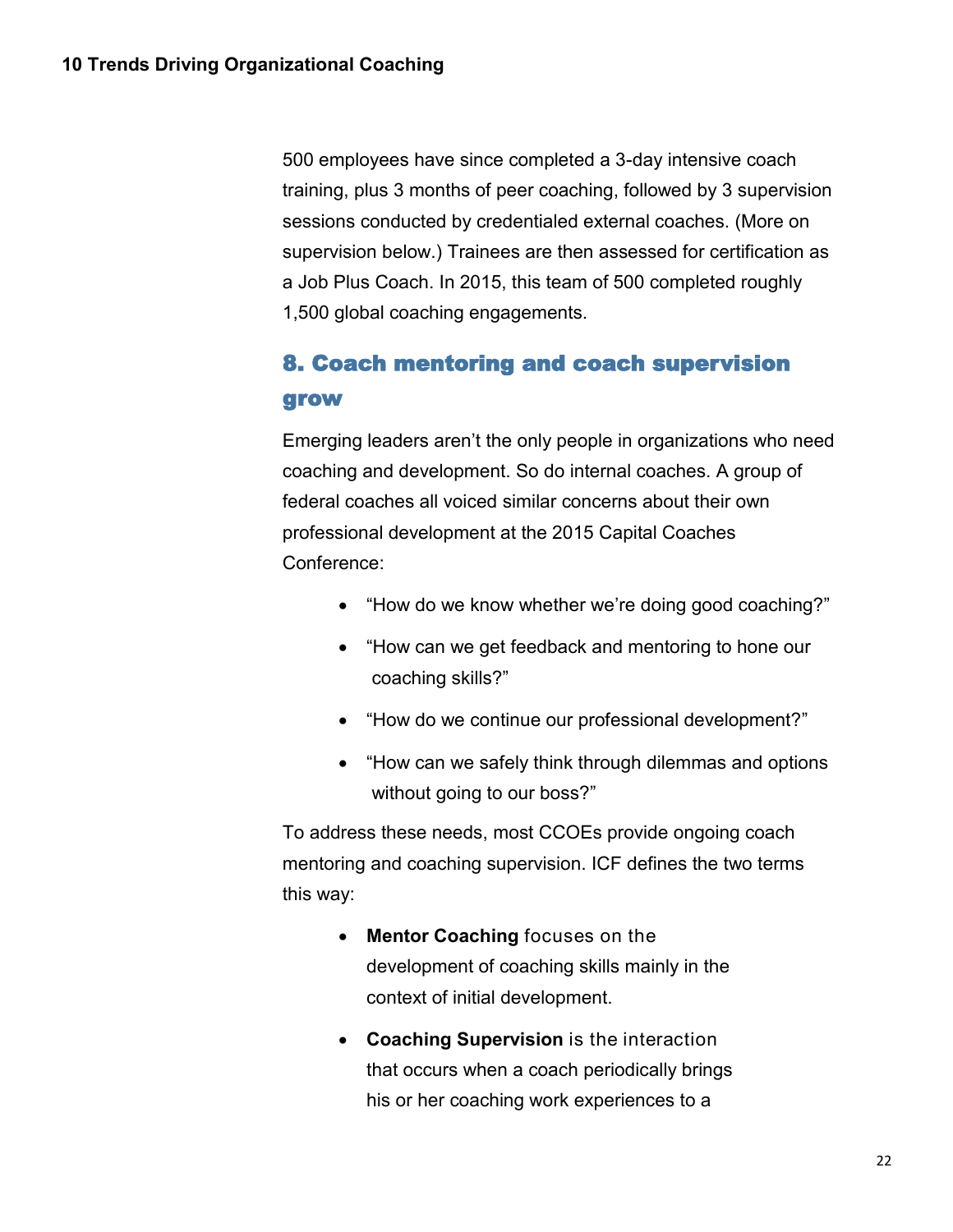coaching supervisor in order to engage in reflective dialogue and collaborative learning for the development and benefit of the coach and his or her clients. In Coaching Supervision, the coach is invited to focus much more on what is going on in their process and where the personal may be intruding on the professional.

In coaching supervision, an experienced coach (usually external) meets regularly with a group of internal coaches to review case studies and issues from their practices. (The coaching agreement protects client confidentiality.) Peer coaches offer questions and feedback to the presenting coach, while the coach-supervisor facilitates the call and provides subject matter expertise. Internal coaches express a strong preference for working with a qualified external coach-supervisor (rather than a boss or other employee) in order to gain perspectives from outside the organization and increase their own feelings of safety.

ICF either requires or recommends that its members get mentor coaching at all three levels of credential (ACC, PCC, MCC). Supervision is not required as a condition of ICF membership, as it is in professional psychology and counseling associations. That may soon change.

Not only is coaching supervision encouraged in Europe and other parts of the world; it is required by many hiring organizations. Says a coach in a multinational CCOE, "We work in the U.K. with the retail giant Marks & Spencer, several banks, and civil service organizations that all have internal coaching programs similar to ours. Coach mentoring and coaching supervision are both part of the mix."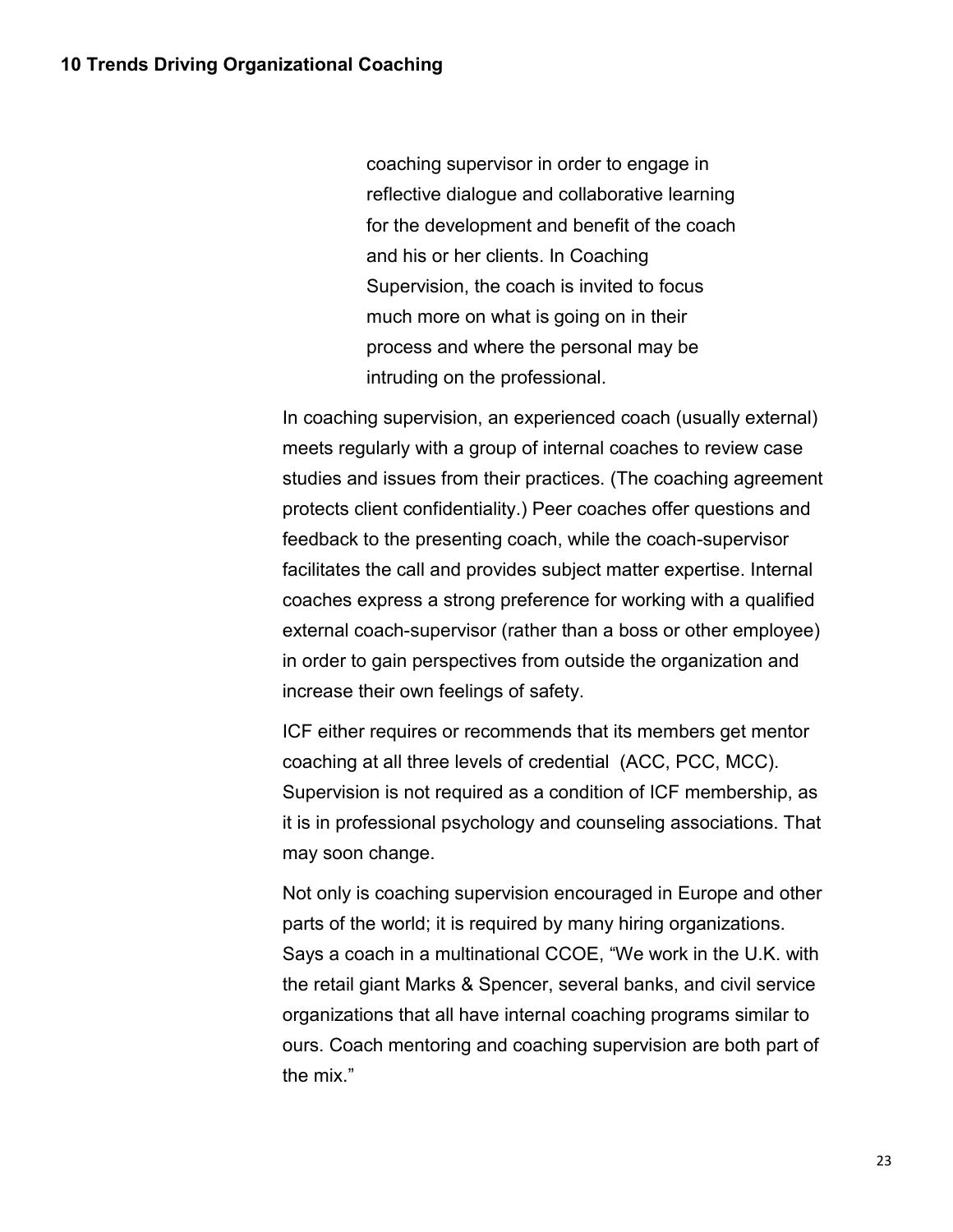# 9. Coaching metrics evolve

In a poll at the Conference Board's 2014 Executive Coaching Conference, attendees were asked to name the top challenges facing their coaching programs. The winner (31%): *Measuring the impact of coaching*.

Coaching leaders know that metrics matter. They also know that coaching defies hard ROI calculations. "Sure, you can measure and put a number on anything," says one coaching expert, "but what does getting a 500% return on your investment in coaching actually mean?"

Organizations have long struggled to quantify the dollar benefits of this highly personal approach to development. More than 27% of respondents to an ICF/HCI survey said that they do not evaluate the effectiveness of coaching at all. Among those who do, most rely on subjective feedback from either the coachee (58%) or the coach (42%).

Soft measurements on employee satisfaction, engagement levels, and feedback surveys are seen as much better measures of coaching than ROI. But how well do these measurements help to build the business case? One OD leader speaks for many in saying, "We need to find meaningful ways to demonstrate value if we're going to justify more money for coaching."

Here's a look at how organizations are measuring coaching now:

#### 360 feedback surveys

Assessment instruments and feedback surveys from supervisors, peers, and direct reports are still the most popular means of evaluating the effectiveness of coaching. Respondents to the Sherpa Institute's 10<sup>th</sup> annual *Executive Coaching Survey* in 2015 said that 360 assessments figure into 30% of engagements.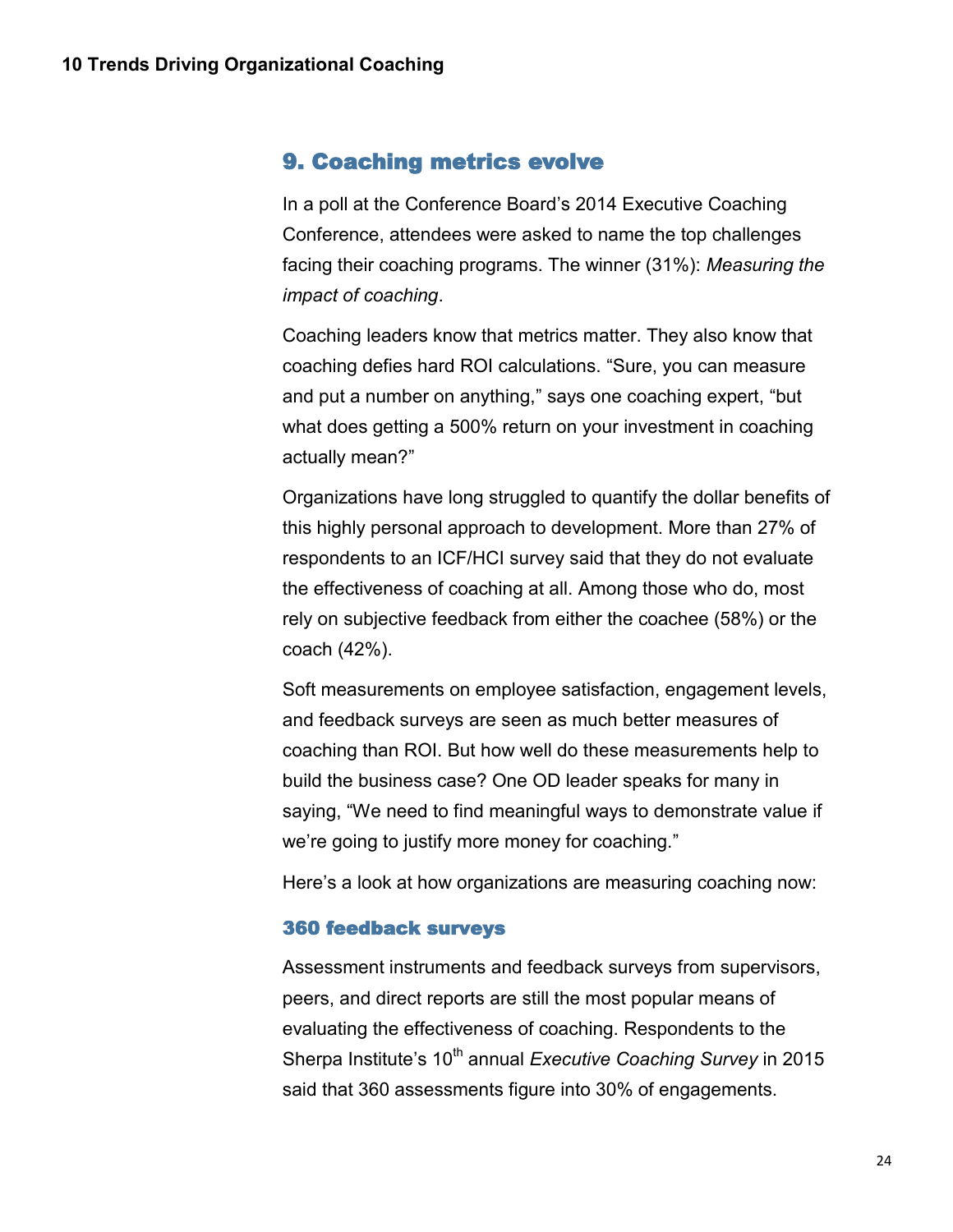Unfortunately, such assessments do only half the job. Most surveys and stakeholder interviews are conducted on the front-end of the coaching and not after the engagement ends. While coaches know *what* behaviors their clients need to change, they don't know *whether* or *how* they've changed in the real world over time. Has the client really taken the promised actions? Are others in the client's work environment seeing the same changes that the client perceives in him or herself? Are new behaviors sticking when old buttons inevitably get pushed?

Investing in both pre- *and* post-coaching surveys or interviews can help organizations better assess the longer-term results and real value of their coaching investment.

#### Performance reviews

While still widely used to evaluate the effectiveness of coaching (by 21% in the Sherpa survey), the annual performance review may be going the way of the dinosaur. "We're blowing up the old system and finding new ways to engage people in ongoing development and performance conversations," says one OD manager in a leading management consulting firm.

Scorecards and competitive rankings are being replaced by frequent feedback conversations between boss and employee. The trend is especially strong in sectors like technology and professional services, where the workforce is young (80% of PwC employees are millennials) and turnover is high.

Recognizing millennials' preference for transparency and collaboration, one global technology manufacturer uses an open forum of peer reviews in which managers calibrate each other's performance. This type of feedback could be used in the coaching engagement to help the coach and client assess progress and course-correct as the engagement proceeds.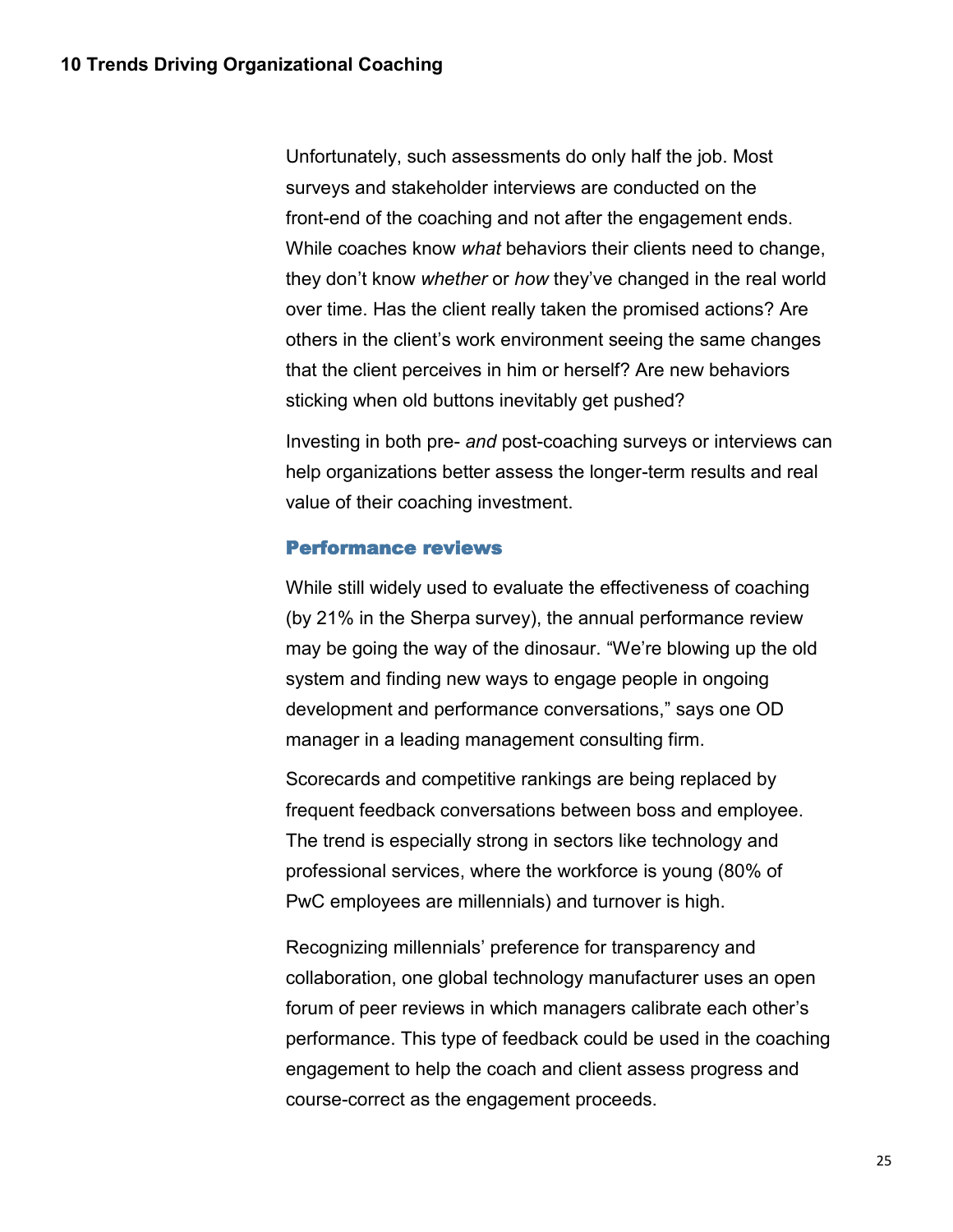#### Comparative group surveys

Surveys to assess employee morale, well-being, and engagement levels are used by 19% of Sherpa respondents to evaluate the effectiveness of coaching. The most sophisticated organizations use control groups to measure performance differentials between employees who have, and have not, been coached. The control groups are then compared on key metrics such as retention levels, promotions, pipeline readiness, revenue gains, etc. Canada's Rogers Communications, mentioned earlier, compares customer satisfaction levels in corresponding quarters year-over-year as one key measurement of coaching ROI.

#### Pulse surveys

Many CCOEs use online surveys to take the "pulse" of participants at key points in the coaching. The coach begins the engagement by conducting three conversations: a 1-on-1 rapport meeting with the client; a 1-on-1 meeting with the client's supervisor or sponsor; and a 3-way conversation in which coach, client, and sponsor all agree on goals. The data is then loaded into a system, and a survey is sent to both coachee and sponsor at the mid-point and end-point of the engagement to gauge progress and assess results.

#### Perceived value

Still, the simplest and most widely used metric is how the individual client evaluates the coaching experience. The former director of coaching at Humana speaks not of ROI, but of ROC (Return on Coaching). He found that organization-wide, employees consistently attributed "56-58% of the impact they're having solely to their coaching experience." While certainly subjective, this metric nonetheless helps the organization compare the perceived value of the coaching experience to its actual cost of delivery.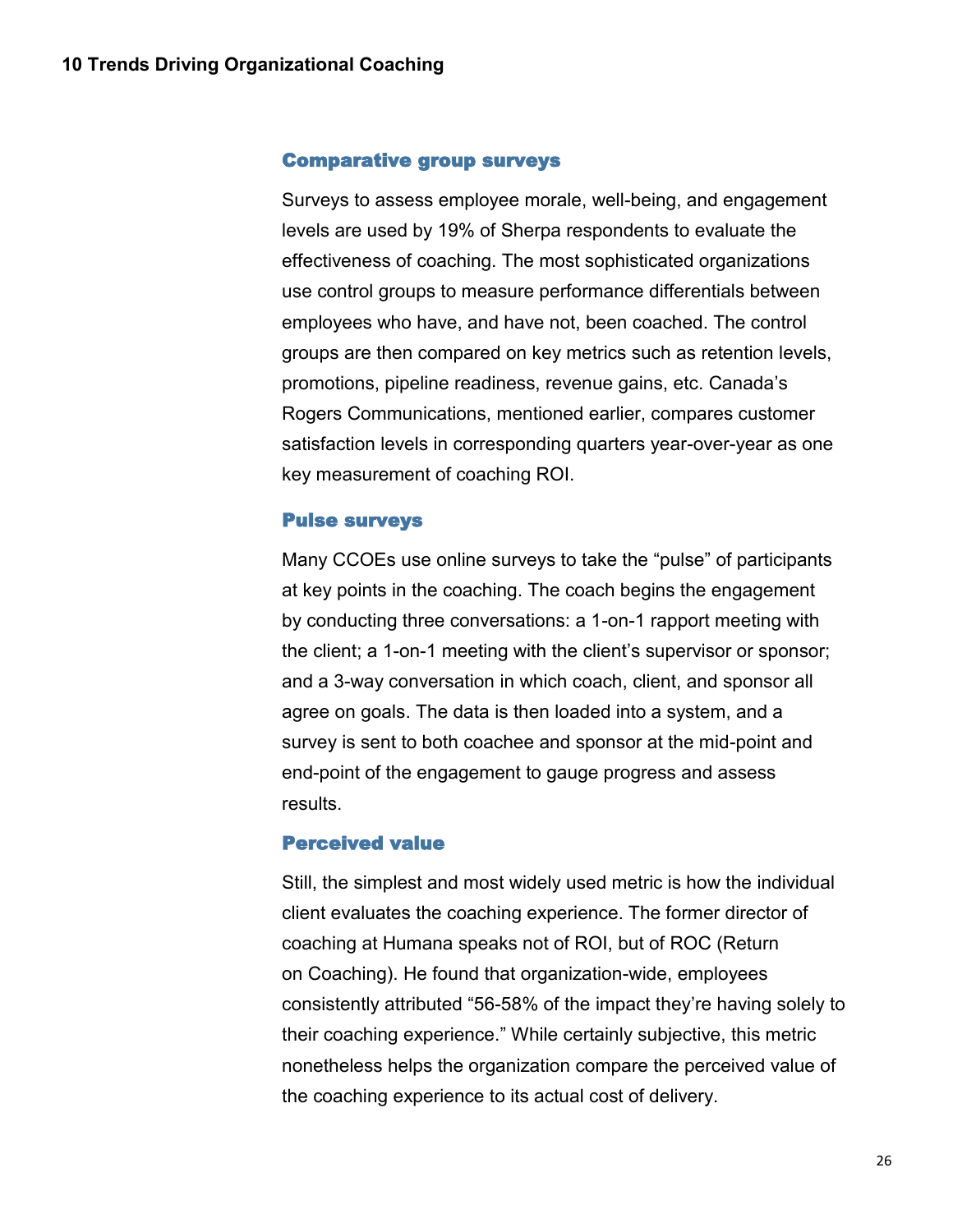# 10. Coaching enters the digital age

Technology-wise, there are three kinds of coaches: high-tech, low-tech, and no-tech.

In the past, all a coach really needed to set up shop was a client, pad of paper, and pen. Many coaches eschewed coaching by phone. As recently as three years ago, 93% of Sherpa survey respondents coached their clients in-person all or part of the time. Today, that number has dropped to 40%.

Virtual coaching via high-definition video conferencing, Skype, and Facetime is overtaking in-person coaching. And that's just the tip of the trend line.

Coaching is poised to experience a tech revolution. Experts such as Dr. David Petersen, director of executive coaching and leadership at Google, see unlimited possibilities for coaches to leverage new technology to reach clients and reinforce desired behaviors. A CoachTech panel at the 2015 Capital Coaches Conference spoke of high-tech tools for delivering learning prompts, homework reminders, provocative questions, and feedback in between coaching sessions. Pick a behavior you want to support and there's probably an app for that. Here are a few examples on the market today:

*Headspace* is a popular smartphone app that teaches clients how to calm their nerves and clear their heads through meditation. It offers 10 meditation practices in 10 lessons lasting 10 minutes. Similarly, the iPhone app *Breath* includes 15 meditation recordings of varying lengths, like Mindful Breathing, Body Scan, Be Present, Mindful Walk, and Gratitude.

HeartMath incorporates biofeedback technology into its *Inner Balance App and Sensor* to show clients their heart rhythm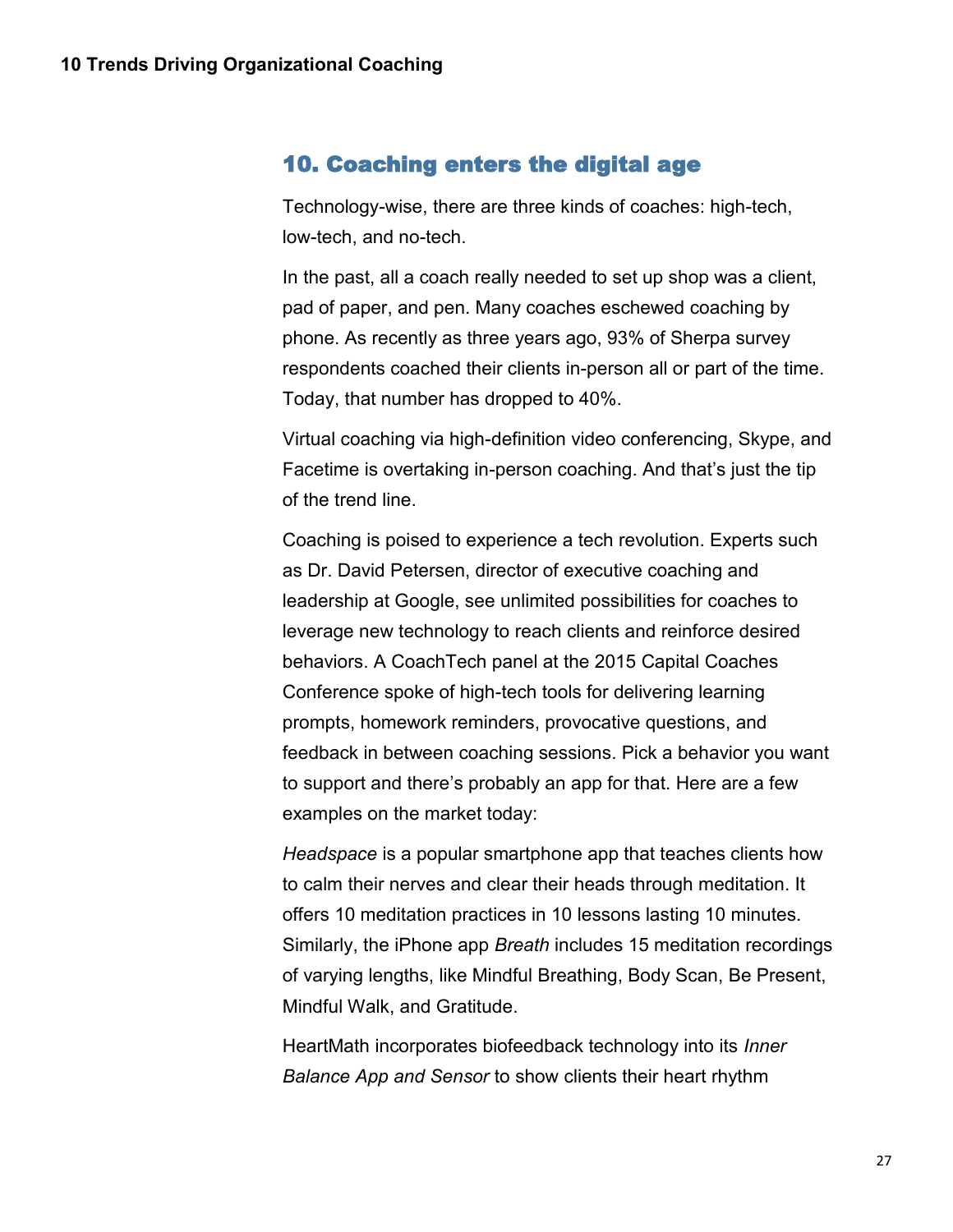patterns as they experience various emotional states. Clients can plug into their smartphones or computers to get "real-time coaching" (though not a real coach) on how to change, and eventually control, their state.

*SuperBetter* uses gaming technology and neuroscience to build the user's "resilience muscle." Described as a game that you play in real life, SuperBetter provides quests, tests, and tracking programs that assess the coaching client's progress on managing everything from moods to To Do's. Higher game scores indicate higher levels of strengths and skills.

Also building on behavioral science is an online program called *Tiny Habits*. Developed by Dr. B.J. Fogg of the Stanford Persuasion Tech Lab, it operates on the idea that the easiest way to install a new habit is to piggyback on an existing one. Take the example of a person who wants to adopt the bedtime habit of flossing. Tiny Habits suggests that the person add just one small step to his or her nightly brushing routine – such as flossing one tooth – and then report to the coach on whether or not s/he did it. Since flossing one tooth takes about the same amount of effort as flossing them all, a new habit gets established one tiny step at a time.

*Finish Agent* supports and strengthens client accountability using the power of peers. This group coaching platform grew out of a coach's experience helping doctoral students complete their thesis. Recognizing the students' common struggles and needs, she created an integrated platform that supplements live group coaching sessions with an online daily progress grid, coaching questions emailed to the group, peer support, a discussion forum, and a chat room for groups of people working toward any type of common goal (book project, weight loss, etc.). The software can help coaches expand their practice, and clients connect with other people like them.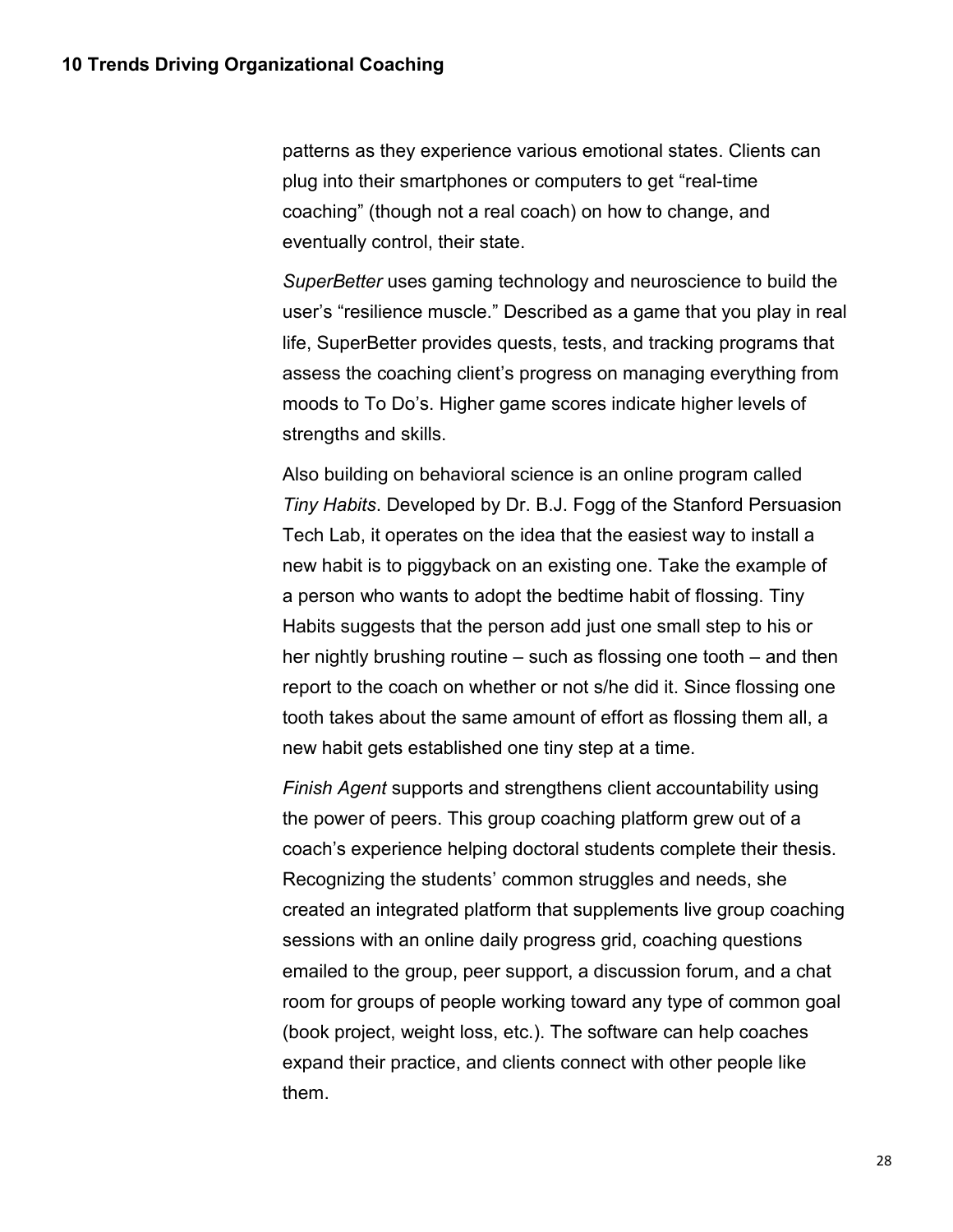*Ternio* (like Uber) leverages our modern desire for instant gratification by providing a coach on demand. Users can choose a coach from a database of bios, click to connect, and pay for the session via the credit card on file.

And then there's the evolving realm of neuroscience and coaching. Dr. Dario Nardi, a neuroscientist and neuro-technology pioneer who teaches at UCLA, uses imaging technology to conduct brain-based assessments. Picture a client who is wearing a wireless headset doing random tasks while a computer records his or her brain functions through an EEG. The data is then uploaded to a cloud website, and a report is generated that offers the client customized coaching suggestions to improve performance.

Writing in *HR* magazine, Dr. Nardi explains that "like the mobile app *Shazam*, which can rapidly identify just about any song, brain imaging is coming to the fore to deliver similar magic for identifying our skills and personality traits. Its growing use in work and educational institutions will be facilitated by sophisticated wireless, consumer-friendly technologies."

Virtual reality (VR) could be the next frontier in coaching.

Game enthusiasts have long been wearing VR goggles to experience all kinds of virtual adventures. A CoachTech panelist invited the audience to imagine the motivational and behavioral impact of having coaching clients use VR technology to see, hear, feel, and fully experience themselves accomplishing a big stretch goal in advance of taking action. As product development costs continue to drop, many experts believe that VR will soon bring the client's future into the now.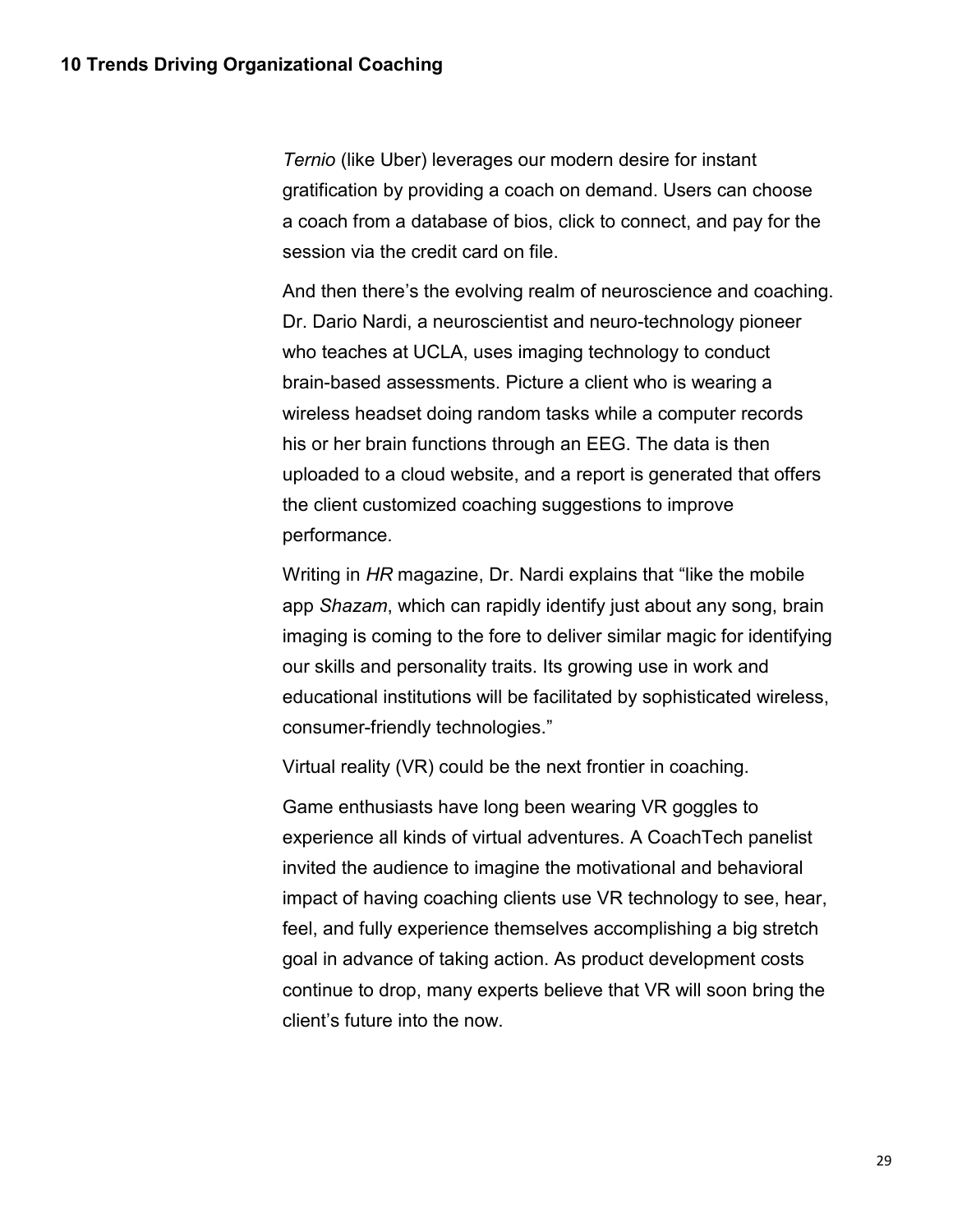# Future Trends

At the start of this research project, coaching leaders were asked to share their thoughts on three key questions:

- How does your organization use coaching today?
- What is the outlook for coaching in your organization over the next 2-3 years?
- Looking into your crystal ball, what do you see as the future of organizational coaching?

Responses to the first two questions generated our list of 10 top trends. The crystal ball question sparked the following thoughts and predictions for 2020 and beyond:

# Everybody wants a coach

Just as Google CEO Eric Schmidt tells a YouTube audience that "everybody needs a coach," soon everybody will want one.

"After years of pushing this rock up a hill," says a Fortune 100 coaching manager, "leaders who've been telling me this is not the right time to scale up are now saying, 'We need and want coaching.' Directors and managers are saying, 'I don't have time for classes. I need a trusted advisor.' Employees are saying, 'Help me manage my career.' HR is saying, 'We want people to come here because they are going to grow. We need to invest in our managers as leaders.'"

In the not-too-distant future, coaching will become a routine part of MBA and doctoral programs, and a must for current and aspiring C-suiters. Cisco's Beth Huebner predicts that "coaching will be mainstream in the next 5-10 years."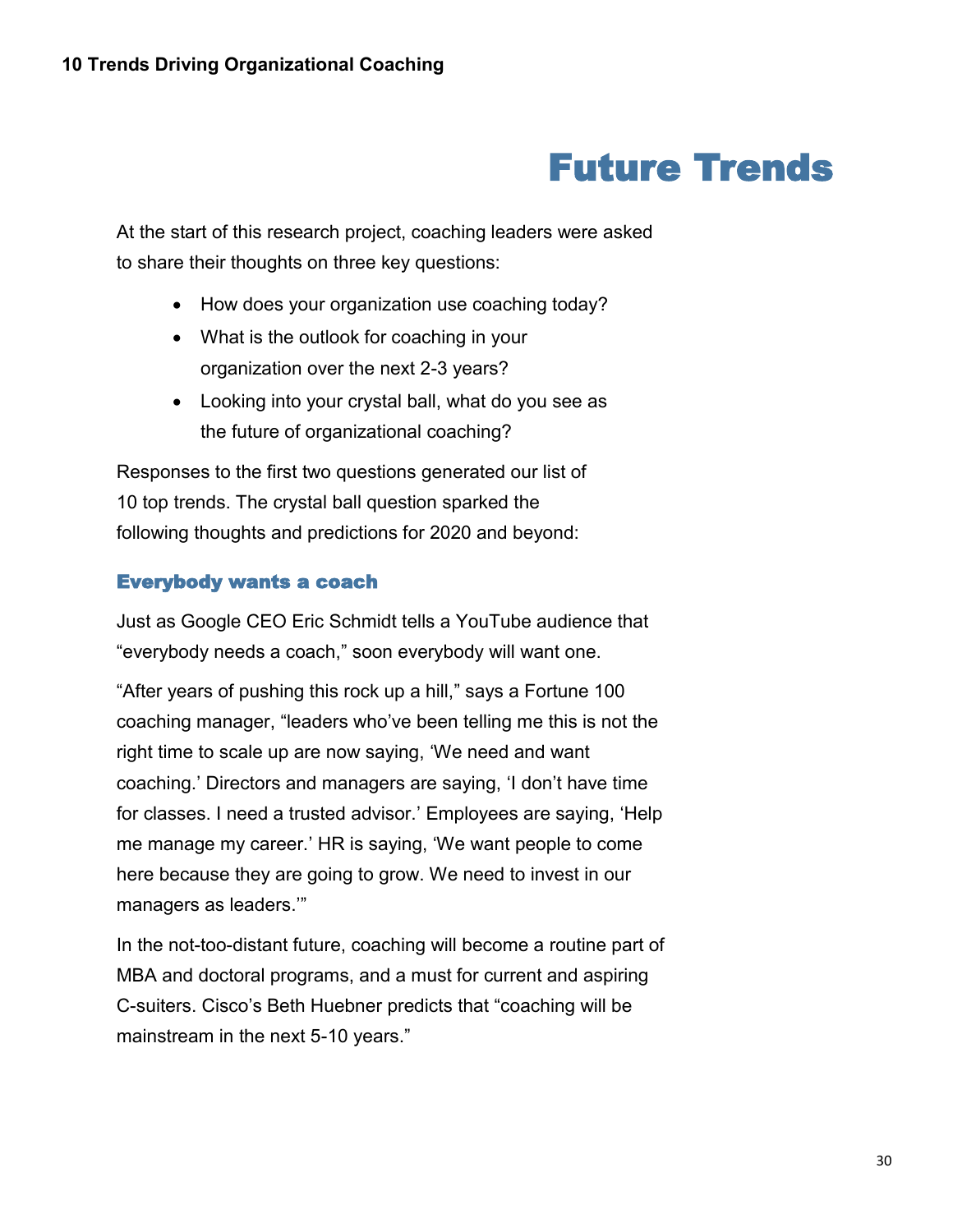#### Leaders have a coaching mindset

Tomorrow's leaders won't just have coaching competencies. They will have a coaching mindset – one that evolves and adapts to constant change in the VUCA age (volatility, uncertainty, chaos, and ambiguity).

"The earlier that leaders experience coaching and coaching skills training in their careers," says one OD manager, "the sooner they will take a coach-like approach to developing the next generation of leaders." Coaching will be woven into all future leadership development programs, and a growing number of leaders will decide to get trained as a coach.

#### Coaches embrace consulting

"Pure" coaching will give way to a "hybrid" model that combines coaching and consulting approaches – especially for C-suite clients. No longer will coaches feel obliged to check their prior career experience at the door. Those with particular subject matter expertise will market themselves as informed thought partners and sounding boards to leaders in the sectors that they know best.

"Business leaders want that mix of industry experience and great coaching credentials," says Marshall Calman of CoachSource. "They expect some level of advice at appropriate points. If the coach has some insight or advice that the client hasn't known to ask for, we've come to the point where it's OK for the coach to say, 'We have similar backgrounds. I have a thought or two. Would it be OK to share?'"

ICF Global's CEO, Magdalena Mook, agrees that it's fine for coaches to switch hats between coaching and consulting when needed – provided that they clearly distinguish between the two and seek clients' permission before offering advice. Coaches who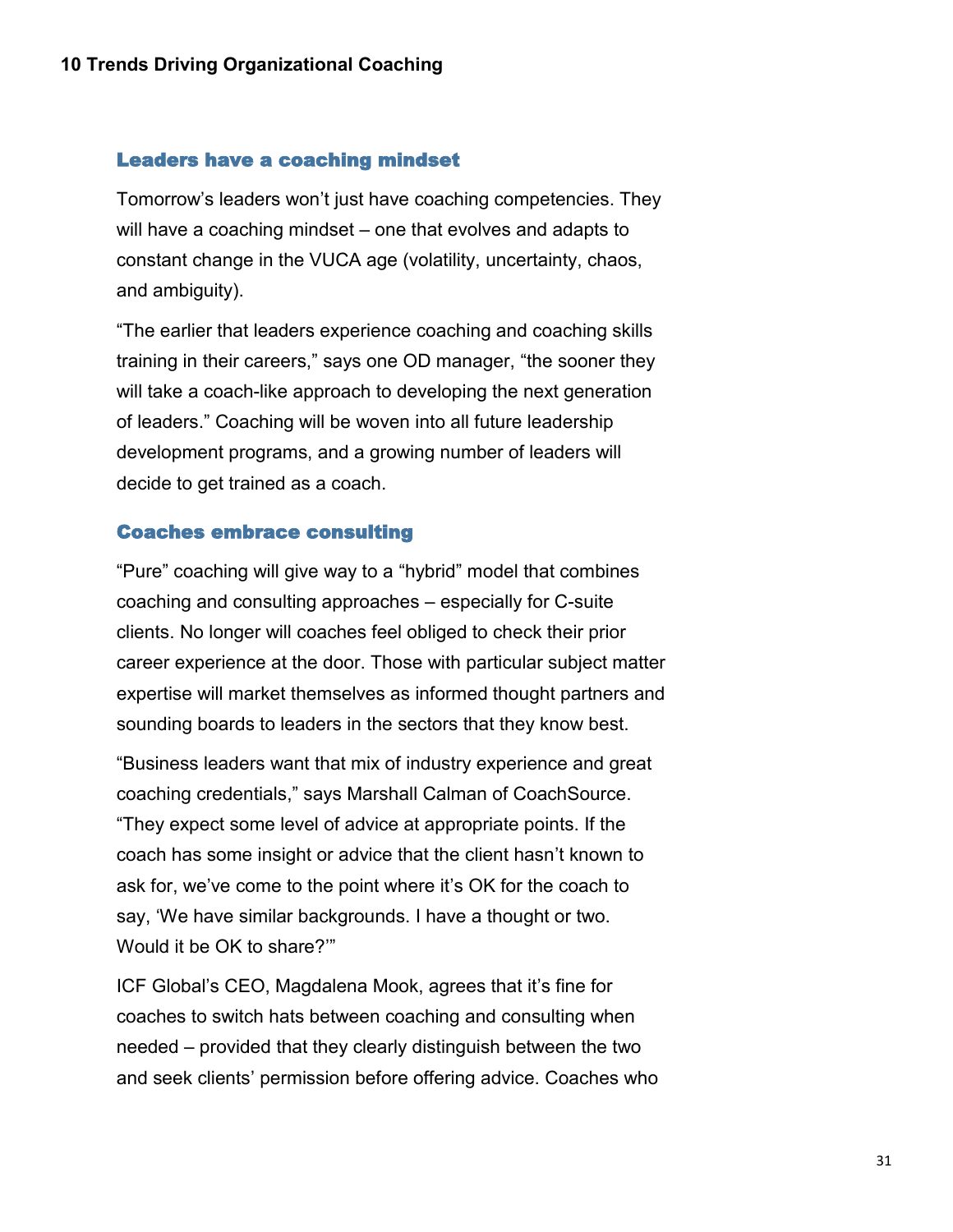model professional coaching can set a powerful example for clients in leadership roles who are expected to coach as part of their job.

## Coaching credentials matter

Internal and external coaches in the near future will be expected to earn certifications from an independent, accredited credentialing body such as ICF. Already the U.S. government requires ICF certification in most of its calls for coaching proposals.

Corporate coaching managers have been busily weeding out self-proclaimed, uncredentialed leadership coaches who got their foot through the revolving glass door through C-suite connections. As one corporate coaching manager says, "You wouldn't hire a plumber or lawyer who hadn't received the proper training or certification. Why would you hire a non-credentialed coach?"

#### External supervision becomes the norm

The addition of coaching duties to managers' and leaders' jobs will increase demand for coaching supervision from a qualified outside provider (vs. the internal coaching program manager).

Internal coaches share widespread concern over their bosses either providing, or attending, coaching supervision sessions in which personal issues and concerns are shared. "You don't want the person you report to being part of those conversations," says one internal coach. "We need that safe, sacred space to explore issues in total confidence."

Most observers agree that coaches who possess that rare combination of coach mentoring, training, and supervision skills – along with prior experience working as a full-time internal coach – will be in the best position to understand and meet the unique challenges of the internal coach.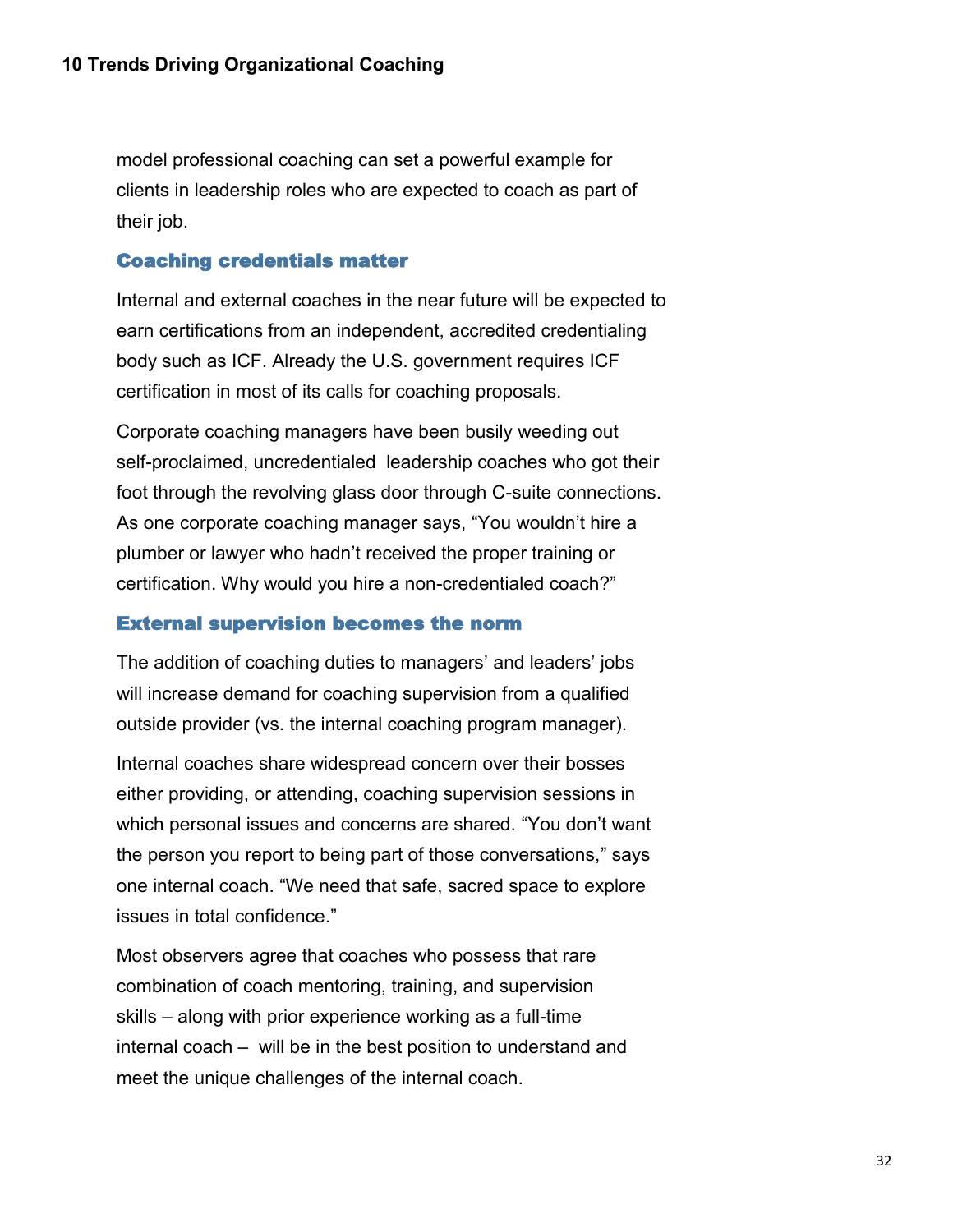#### Coaching buyers know their stuff

"Clients are becoming more sophisticated in their coaching decisions," says Dr. Amanda Buschi, director of coaching for North America at Right Management. "It used to be that clients came to us just for external coaches. Now we're having more strategic conversations about the use of internal and external coaches, developing coaching skills for managers, and cascading coaching through the organization."

Just as Amanda earned her doctorate in coaching studies, an increasing number of OD, L&D, and HR professionals will pursue advanced degrees in coaching. "While I don't think we'll see a Chief Coaching Executive," one OD leader observes, "we will have more people at the table who possess a deep understanding of coaching."

#### Team coaching goes global

Whereas most coaching and coach-training engagements focus on developing the individual, future leaders will seek the help of coaches in building cross-functional and cross-geo teams.

"Most of the coaches I know have more of an OD and systems theory background," says one longtime expert, "and aren't really equipped to help companies build global teams that are agile and well-equipped to work across cultures." She believes that opportunities will only grow for coaches who possess the cultural awareness and cross-cultural skills to work with virtual global teams.

#### Big data drives coaching

"There's long been a belief that there's no place for data in coaching," says a coach-consultant in the data field. "Yes there is. You can identify the drivers of behavior in any organization – the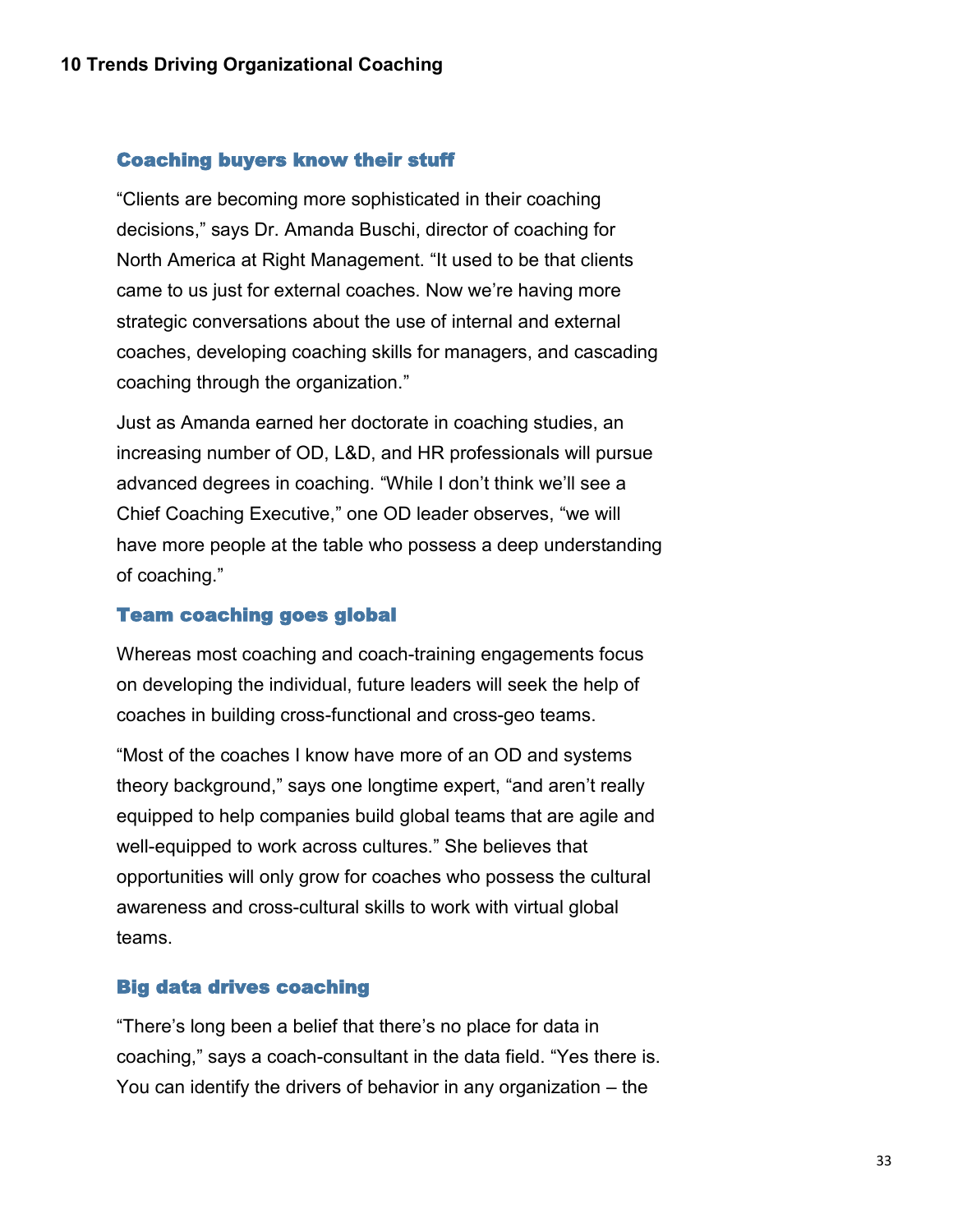drivers of engagement, retention, attrition, business results, teamwork." She sees a big trend in organizations moving away from individual 360s, which are just about one person, and toward using focus groups and surveys to analyze and understand precisely what is needed to drive desired results.

# Coaching becomes an employee benefit

Some leaders envision the day when coaching becomes as common in large organizations as a health club, cafeteria, or child care center. Notes one HR director, "Progressive companies recognize how providing everything from massages to meals benefits productivity and morale. Why not offer coaching, as well?" At least one university in southern California already does. And California, as we know, is where trends are born.

# Final Thoughts

Perhaps the best way to end a paper on the future of coaching in organizations is to consult an oracle – specifically, an OD manager and early coaching champion at Oracle.

"In my crystal ball," says Oracle's Christine Barnes, "I see the biggest growth coming in the areas of internal coaches and coaching skills training for managers. Organizations will have a cadre of internal coaches who take care of front-line managers and maybe directors. These would be ICF-certified coaches who coach as part of their jobs – maybe coaching two or three people at a time. At Oracle, we have eight part-time internal coaches now." She hopes to have 100 in another five years.

"Let's face it," she continues, "budgets aren't going to suddenly start flowing with money for coaching. But as coaching becomes more credible, organizations will look for low-cost, effective ways to do it. That's where internals come in. My dream is that anyone who wants a coach at Oracle can get one."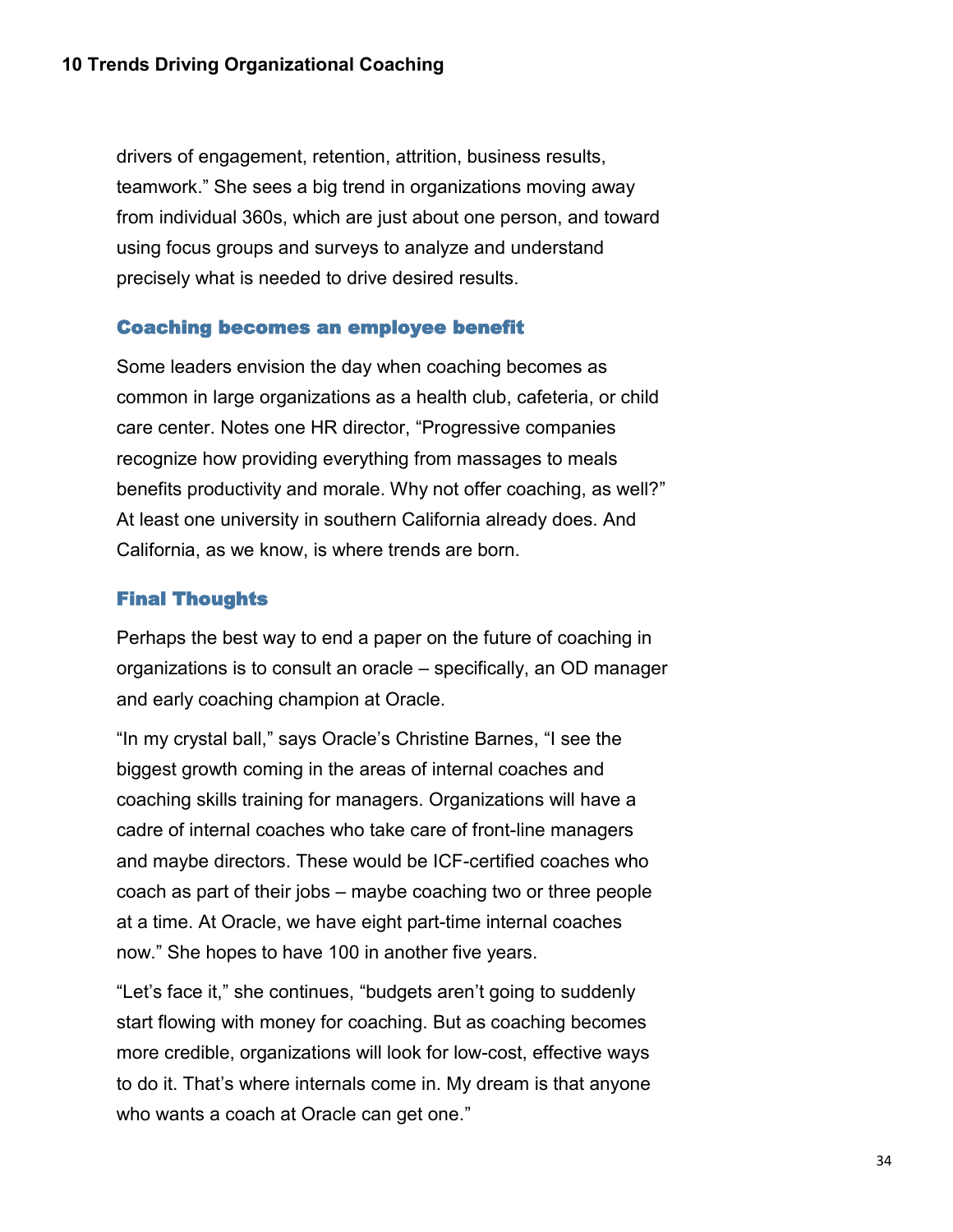As for external coaching, everyone interviewed for this report agreed that there will always be a role for externals to work with organizations as contract coaches, trainers, mentors, and coaching supervisors – especially those externals with internal coaching experience.

"External coaches will definitely be part of the solution," concurs Oracle's Barnes. "I would hope and think that coaching in organizations will increase as our world becomes more specialized, and coaching is accepted as a results-driven activity. Over time, it will be extended as a development option throughout the organization. People will think of coaching as a privilege that they earn the right to receive. That's the future I see."